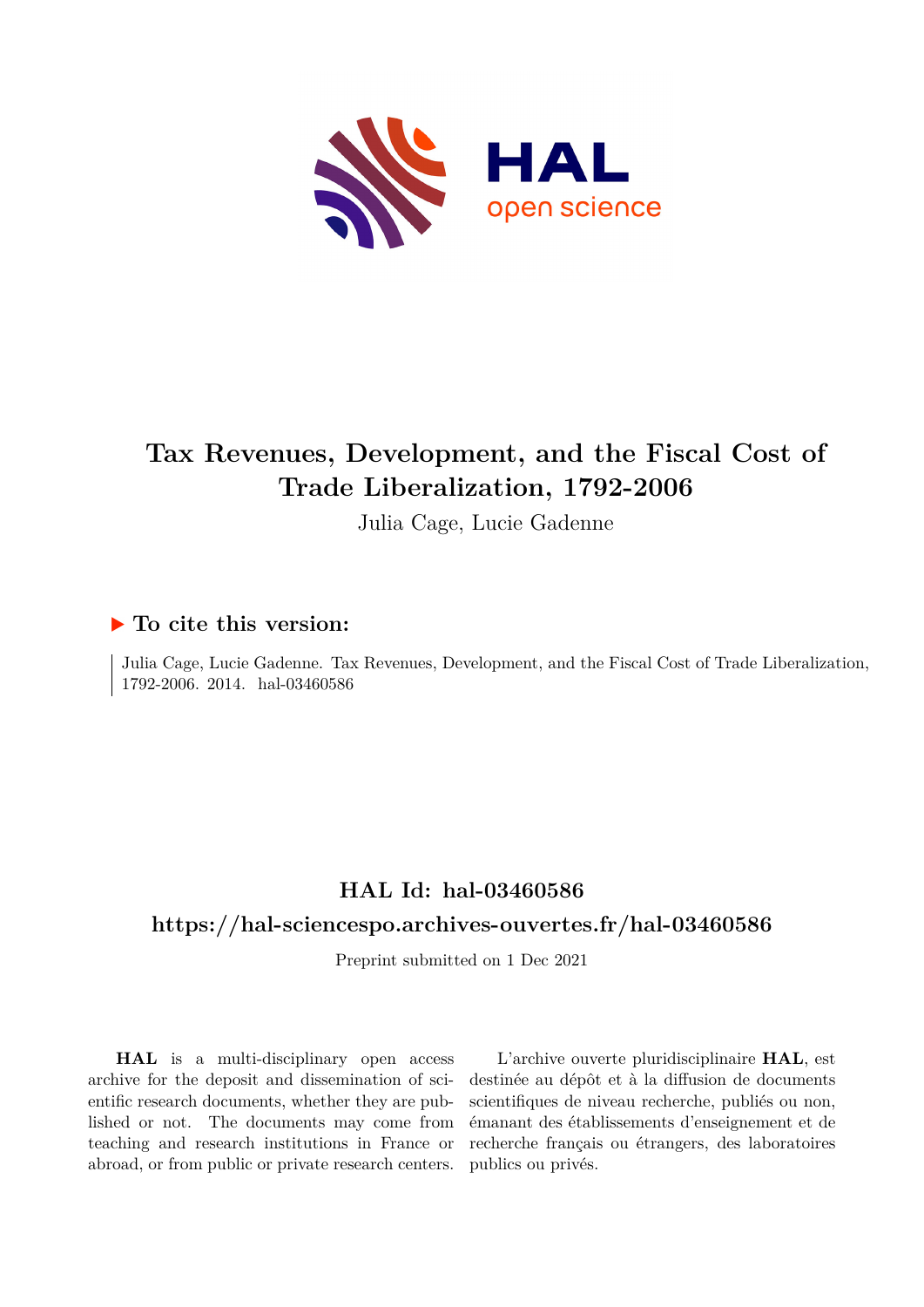# Tax Revenues, Development, and the Fiscal Cost of Trade Liberalization, 1792-2006

Julia Cagé and Lucie Gadenne<sup>∗</sup>

January 2014

#### Abstract

This paper puts the recent evolution of tax revenues in developing countries in historical perspective. Using a novel dataset on total and trade tax revenues we compare the fiscal cost of trade liberalization in developing countries and in today's rich countries at earlier stages of development. We find that trade liberalization episodes led to larger and longerlived decreases in total tax revenues in developing countries since the 1970s than in rich countries in the 19th and early 20th centuries. The fall in total tax revenues lasts more than ten years in half the developing countries in our sample.

<sup>∗</sup>Cag´e: Harvard University, Department of Economics, Littauer Center North, Cambridge, MA 02138, cage@fas.harvard.edu. Gadenne: University College London and Institute for Fiscal Studies, 30 Gordon Street WC1H 0AX, l.gadenne@ucl.ac.uk. The dataset constructed for this paper is available on the authors' websites. We gratefully acknowledge helpful comments and suggestions from Alberto Alesina, Tim Besley, Denis Cogneau, Emmanuel Farhi, Walker Hanlon, Wojciech Kopczuk, Marc Melitz, Nathan Nunn, Thomas Piketty and Romain Rancière. We also thank Thomas Baunsgaard and Michael Keen for sharing their data and seminar participants at Harvard University, Columbia University and Paris School of Economics for useful comments and suggestions. A previous version of this paper was circulated under the name 'Tax Capacity and the Adverse Effects of Trade Liberalization'.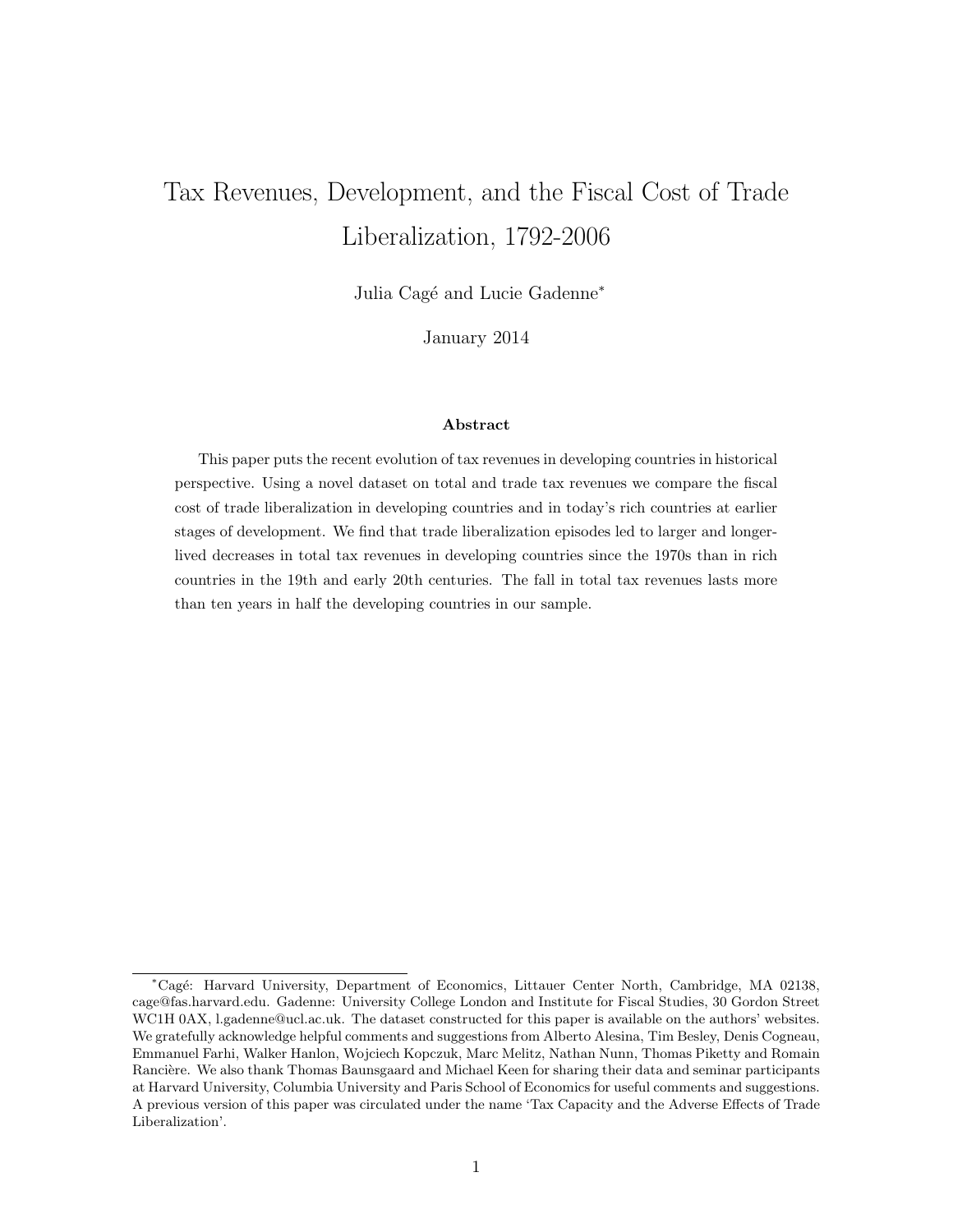### 1 Introduction

This paper documents the fiscal cost of trade liberalization: the extent to which countries are able to recover the trade tax revenues lost from liberalizing trade by increasing tax revenues from other sources. Our starting point is a puzzle in the recent evolution of tax revenues in developing countries: tax-to-GDP ratios decrease in these countries since 1970, in contradiction with the so-called 'Wagner's Law'<sup>1</sup> which states that tax ratios increase over time and as countries become richer. Figure 1 presents the evolution of the share of total tax and trade tax revenues over GDP in high-income countries (hereafter HICs), middle-income countries (MICs) and low-income countries (LICs) since the 1970s. In the top panel (Figure 1a) we see that tax ratios decrease in both MICs and LICs. This is particularly striking over the period 1970-2000 during which they fall by over 2 GDP points on average in both country groups. HICs, in contrast, experience a continuous increase in tax ratios over time. The bottom panel (Figure 1b) offers a potential explanation for this fall in tax ratios. It shows the evolution of trade tax revenues in the three country groups. The decrease in the share of trade tax revenues over GDP in MICs (2.2 GDP points) and LICs (2.5 GDP points) is large enough to explain the observed fall in tax ratios in both country groups.

We investigate the relationship between changes in total and trade tax revenues in developing countries along two dimensions. First, we ask whether countries in which trade tax revenues decrease experience a contemporary fall in total tax revenues and if yes for how long it lasts. We call this fall the fiscal cost of trade liberalization. We consider whether this cost is more frequent in LICs and MICS than in HICs since 1970, as suggested by Figure 1. Second, we turn to the historical experience of today's developed countries to determine whether the fiscal cost of trade liberalization is specific to the context in which developing countries liberalized trade since 1970.

In order to do so we construct a new dataset on tax revenues and government expenditures from a variety of historical and contemporary sources. For each of the 130 countries in our dataset we go as further back in time as possible: our dataset starts in 1792 for one country (the United States), covers 9 countries in the 19th century and 35 countries in the first half of the 20th century. It is to the best of our knowledge the most exhaustive dataset on tax revenues available to researchers.

We suggest and implement a method to identify episodes of trade liberalization and measure the contemporary change in total tax revenues. We use a fiscal definition of trade liberalization: we characterize a trade liberalization episode by a large and prolonged fall in trade tax revenues over GDP. We then study whether countries are able to replace the fall in trade tax revenues by an increase in other (domestic) tax revenues and argue that there is a

<sup>&</sup>lt;sup>1</sup>This 'law' is named after German economist Adolph Wagner (1835-1917) who first analyzed the relationship between tax ratios and economic development.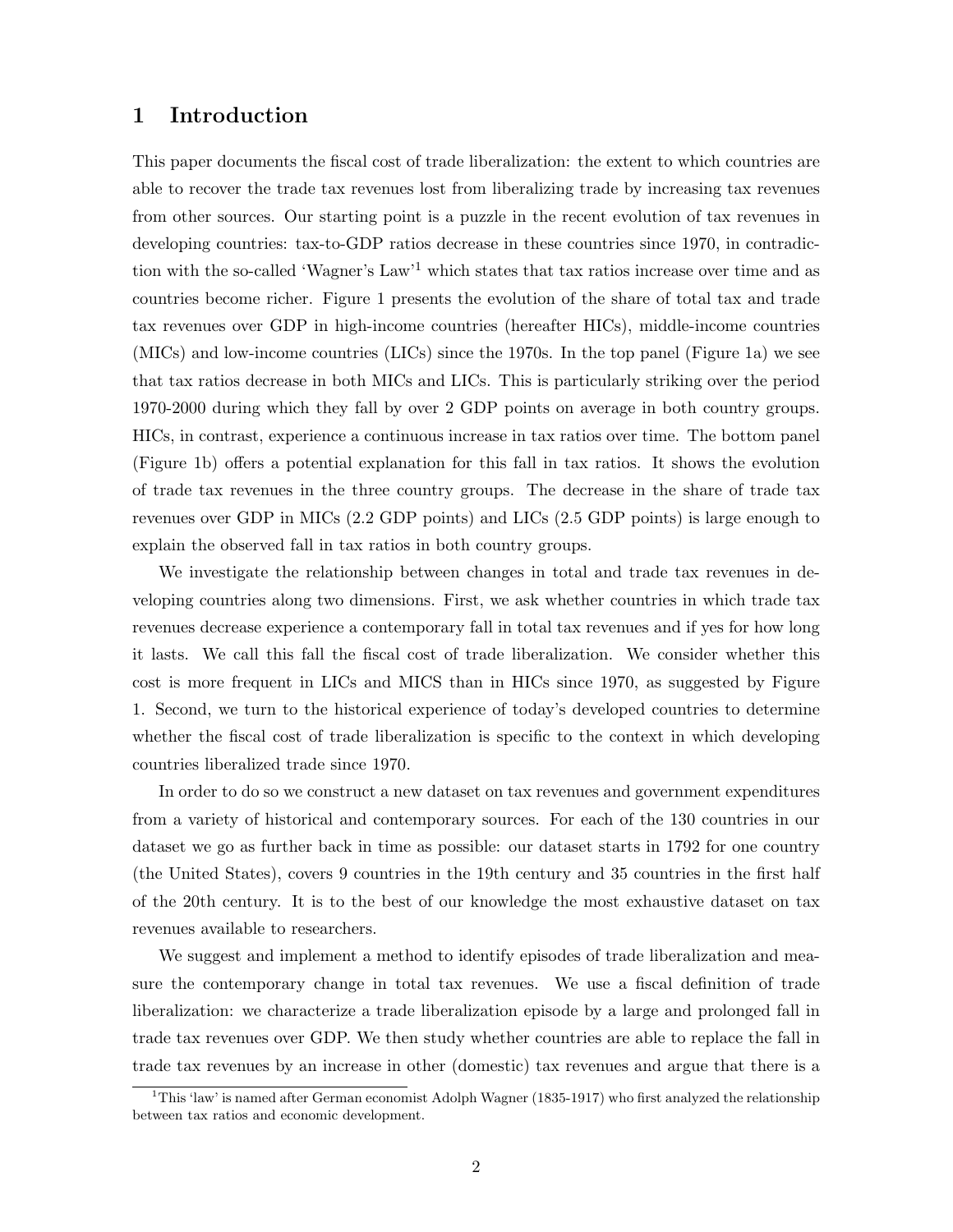fiscal cost of trade liberalization when total tax revenues fall after the start of the episode. We say that there is fiscal recovery once total tax revenues are back to their pre-episode level. Our method may capture decreases in trade tax revenues which are not the consequence of countries' opening to international trade. We investigate possible causes for each episode using data on tariff rates, trade volumes, exchanges rates and the history of countries' trade policies. We find that 70% of the episodes can be to linked to changes in trade policy.

We find 140 episodes of trade liberalization. Trade taxes fall by more than 3 GDP percentage points on average during these episodes. 49% of the countries have recovered the lost tax revenues 5 years after the start of the episode and we never observe a fiscal recovery in over 25% of the countries. There are clear differences by level of development in the period since 1970. The fall in total tax revenues contemporary to the episodes is larger and lasts longer in developing countries (MICs and LICs) than in rich countries (HICs). Rich countries which experience a trade liberalization episode never experience any fiscal cost whilst over 50% of developing countries do. Moreover nearly 40% of LICs (34% of MICs) are never observed recovering the lost trade tax revenues through other tax instruments. Turning to the historical (pre-1970) evidence we find that the fiscal cost of trade liberalization experienced by today's HICs at early levels of economic development is smaller and shorter-lived than the one experienced by developing countries since 1970. This cost is still larger in countries that were poorer at the start of the episode. Overall, episodes of trade liberalization are found to have a more negative impact on tax revenues in poorer countries, particularly so since the 1970s.

Our results are robust to the choices made in defining an episode of trade liberalization. Changing the extent to which we smooth the tax data prior to identifying episodes and fiscal recovery, varying the thresholds used to define an episode and normalizing tax revenues by population instead of GDP hardly affects our results concerning the fiscal cost of trade liberalization. We also find similar results when excluding episodes for which we see that countries increased tax revenues prior to the onset of the episode, suggesting they may have chosen to pre-empt the fall in trade tax revenues by increasing domestic tax revenues beforehand. Finally, results are similar when we consider only episodes that we can link to changes in trade policy and when we consider the episodes' impact on government expenditures.

This paper is closely related to Baunsgaard and Keen (2010) who first identified the existence of a trade-off between tax revenues and trade liberalization. Using 32 years of panel data they estimate how domestic tax revenues react to changes in trade tax revenues in the short run. They, like us, find an incomplete replacement of lost trade tax revenues in LICs. We complement their work in several ways. First, our method abstracts from short-term comovements between domestic tax and trade tax revenues which may be unrelated to structural changes in countries' tax structures. We pay particular attention to the extent to which our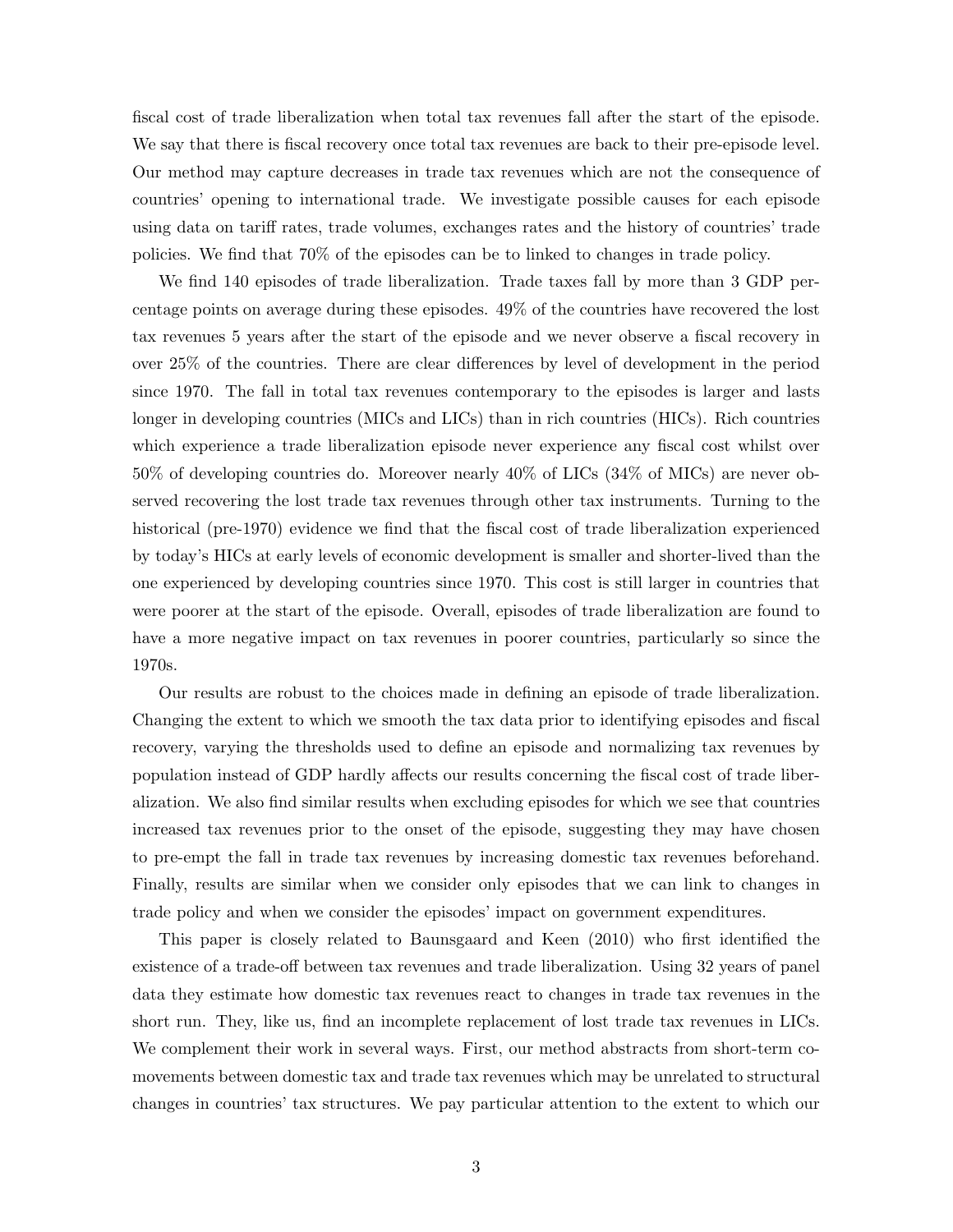conclusions are driven by our methodological choices and find that they are not. Second, our longer and more complete dataset allows us to generalize their results for today's developing countries to their complete fiscal history since independence. Third, we compare these results to the fiscal impact of trade liberalization in today's rich countries when they were at similar levels of development and elaborate on the difference between today's developing countries and the historical experience of rich countries to discuss potential explanations for the fiscal cost of trade liberalization. Finally, we consider the possibility that countries that do not recover the lost revenues from trade taxes through an increase in domestic taxes may nevertheless experience an increase in non-tax revenues (development aid for example) by studying the impact of trade liberalization not only on tax revenues but also on government expenditures.

Our results also speak to the literature explaining why tax levels and tax structures change as countries develop. Recent examples include the work by Besley and Persson (2011, 2013) in which countries' decisions to invest in tax capacity allows them to increase their tax ratios over time and to decrease their dependence on trade taxes. Others argue that as economies develop they undergo structural changes which make transactions easier to monitor and allow government to rely less on less efficient but easier to levy taxes like taxes on trade (see e.g. Riezman and Slemrod, 1987; Aizenman, 1987; Kleven, Kreiner, and Saez, 2009). These theories imply that countries will decrease trade taxes once they find themselves capable of levying domestic taxes but they cannot rationalize the fiscal cost of trade liberalization. We return to this literature when discussing one possible interpretation for our results, namely that developing countries liberalized trade 'too early' from a fiscal perspective. A smaller literature discusses the conditions under which revenue-neutral reforms replacing taxes on trade by domestic taxes such as the VAT will be optimal (Keen and Ligthart, 2002, 2005; Emran and Stiglitz, 2005). Our results show that the typical trade liberalization reform in developing countries since 1970 was not revenue-neutral but instead lead to a decrease in total revenues.

This paper contributes more generally to the growing literature on public finance and development (see for example Gordon and Li, 2009; Piketty and Qian, 2009; Olken and Singhal, 2011; Pomeranz, 2013; Best, Brockmeyer, Kleven, Spinnewijn, and Waseem, 2013) by providing a new exhaustive dataset on the subject.<sup>2</sup> We assemble historical and contemporary data on tax revenues in a coherent way that allows for meaningful comparison across countries and over three centuries. We hope our dataset will be of use to researchers in this field by providing a historical perspective on how both tax ratios and tax structures change as countries develop.

The remainder of the paper is organized as follows. Section 2 describes the data used and

<sup>&</sup>lt;sup>2</sup>See also de Paula and Scheinkman (2010); Carrillo, Emran, and Aparicio (2011); Kumler, Verhoogen, and Fras (2013); Gadenne (2013); Gerard and Gonzaga (2013).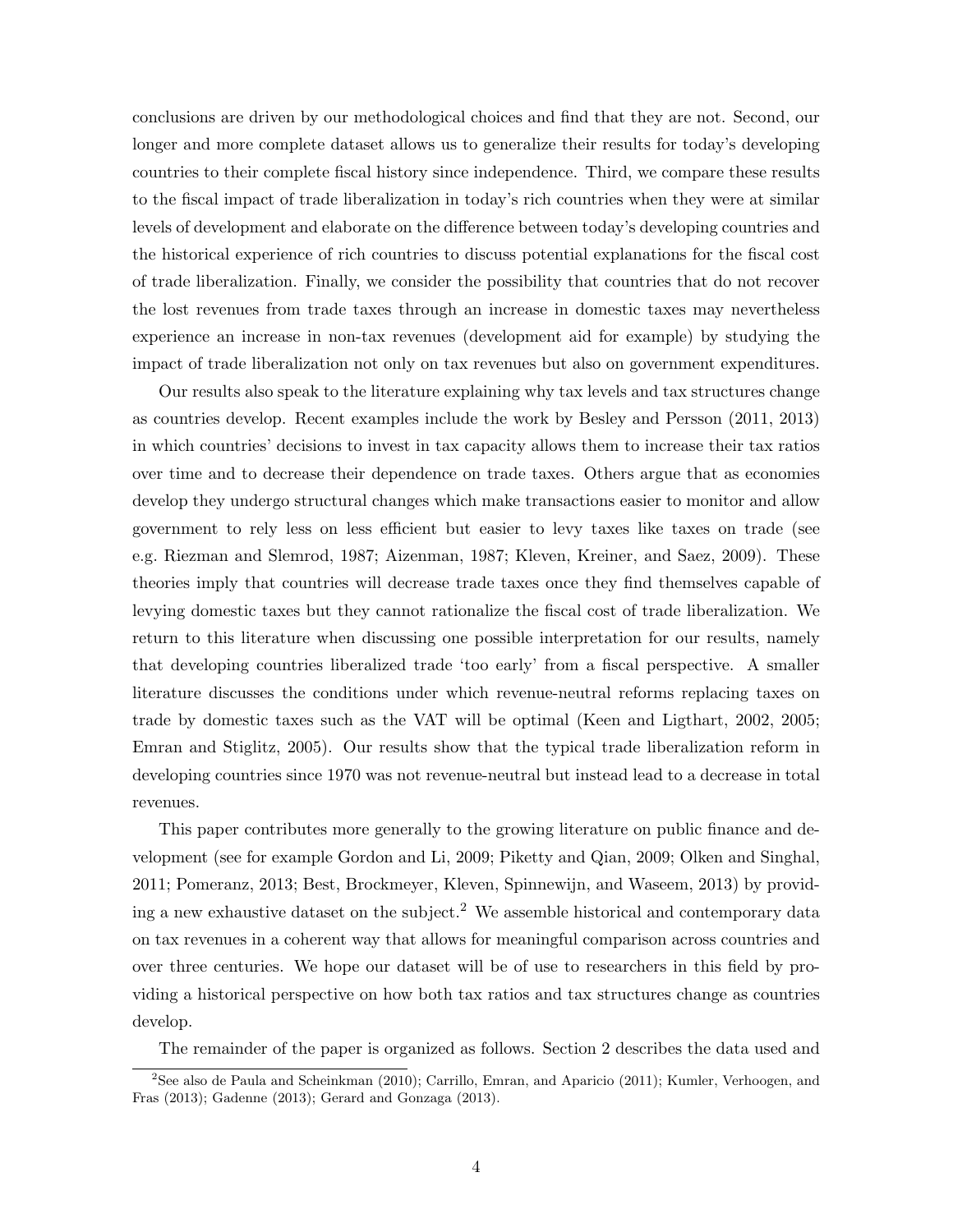presents descriptive statistics on taxation and development. Section 3 presents our method and results regarding the fiscal cost of trade liberalization. Section 4 discusses the results. Section 5 concludes.

## 2 Data and descriptive statistics

#### 2.1 Data

We combine data on total tax revenues and trade tax revenues from three different sources: Mitchell (2007)'s International Historical Statistics, the dataset constructed by Baunsgaard and Keen (2010) and the International Monetary Fund's Government Finance Statistics (GFS). We digitize the data in Mitchell (2007) who compiles information on governments revenues from different national sources for all countries from the earliest available date to 2006. Baunsgaard and Keen (2010) construct a dataset on total and tax revenues in 117 countries over the period 1975-2006 using the revenue information provided by the IMF's periodic consultations with member countries. The IMF's GFS spans the period 1972-2006 and has more limited coverage than the two other sources.

Our aim is to detect and analyze changes in total and trade tax revenues within countries over time. We therefore combine these three datasets in a way that does not allow for within country 'jumps' in the series which could be due to changes in data sources. To do so, we determine which dataset contains the largest number of observations for each country and use only data from this source for each country, unless we see a clear continuity across sources.<sup>3</sup> When two data sources cover different and large periods of time for a country but have different information for the time period during which they overlap we create a separate 'country' identifier for each period to avoid confounding a change in the series due to a change in the source with a real change in tax revenues. Finally, there are some gaps in the series when data is not available. We do a linear interpolation when the gaps last less than three years. When the gaps are longer (typically during wars), we drop the years for which the data is missing and create another country identifier when the series start again. We obtain a total of 5,200 observations for 130 countries from 1792 to 2006. Most of the observations come from Mitchell (2007) (49% of the observations) and Baunsgaard and Keen (2010) (44%). The web Appendix describes the data in more detail. Table A lists the countries in our sample and the data sources used for every country.

We complement our analysis of tax revenues by using data on the share of government expenditures in GDP from three different sources. We use the same source for our expenditure

<sup>&</sup>lt;sup>3</sup>Formally, we say that there is continuity across sources if both sources have the same information for the years on which they overlap and/or there is less than a 1 GDP point difference in the total tax and trade tax series across sources. This threshold was choosen to ensure that no change in data sources could be mistaken for the start of an episode as defined below.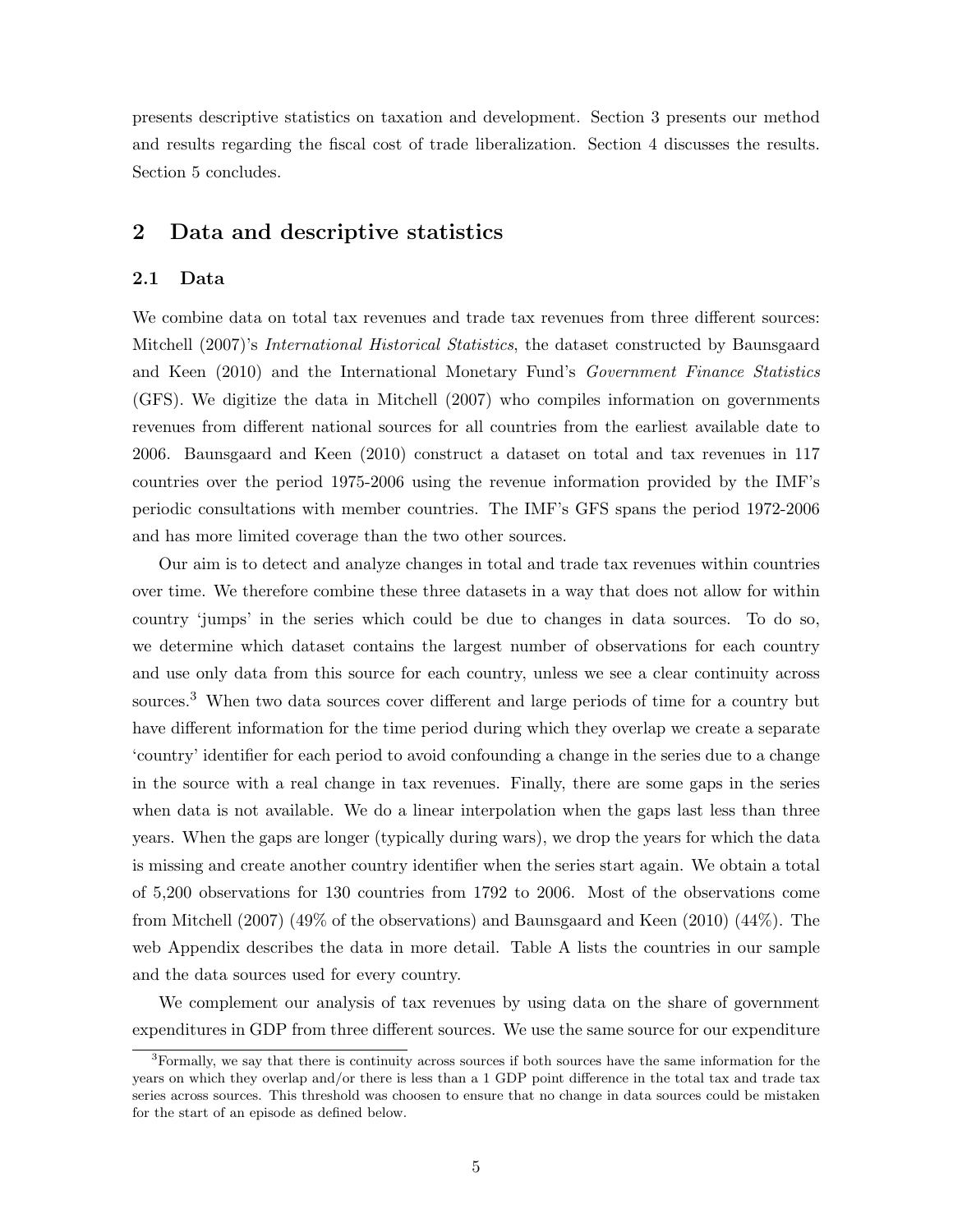variable as for our tax variables whenever possible. Information on expenditures is available from Mitchell (2007) for most of the observations for which there is also tax information from this source. The dataset compiled by Baunsgaard and Keen (2010) however contains no information on expenditures and the GFS dataset little information. We therefore use the IMF's World Economic Outlook (WEO) database to complement our dataset. We obtain information on the share of government expenditure in GDP for 5,036 observations for 128 countries, 54% of which from Mitchell (2007), 40% from the WEO database and 6% from GFS.

We use the GDP per capita data constructed by Maddison (2008) to classify countries by level of development. GDP is measured in 1990 Geary–Khamis dollars and is available for all countries for our period of interest. We classify countries by income group following the earliest available country classification from the World Bank  $(1987).<sup>4</sup>$  Based on this classification we say that a country is a high-income country (HIC) when its GDP per capita is above 8,000 dollars, a low-income country (LIC) when its GDP is below 2,000 dollars and a middle-income country (MIC) in between. The United States for example is a LIC until 1856, a MIC until 1941 and a HIC after that. We sometimes classify countries with respect to their GDP in 2006. When we refer to 'today's developing countries' we include all countries that are a LIC or a MIC in 2006. Classifying countries with respect to their 2006 GDP per capita our dataset includes 41 LICs, 49 MICs and 40 HICs. Countries are listed by their 2006 country group in the web Appendix Table A.

Finally, we collect data on countries' trade policies and macro-economic situations to investigate whether the episodes we identify are due to trade liberalization. We use data on average tariff rates from Clemens and Williamson (2004) which provide annual data from 1865 to 1999, and complement it with information from the United Nations' *Statistical Yearbook* and the World Bank's *World Development Indicators*.<sup>5</sup> Data on trade volumes and exchange rates comes from the World Development Indicators. Information on the dates of entry of the different countries in our sample in regional and international trade agreements is obtained from the World Trade Organization and its Regional Trade Agreements Information System. Finally we collect information on the historical trade policy of countries from various volumes of the Cambridge Economics Histories.

<sup>&</sup>lt;sup>4</sup>The World's Bank 1987 country classification uses a GDP concept that is slightly different from the one used in Maddison (2008). We choose the GDP per capita thresholds that most closely match the World Bank's classification in 1987 in our dataset.

<sup>5</sup>Average tariff rates are calculated as the total revenue from import duties divided by the value of total imports in the same year.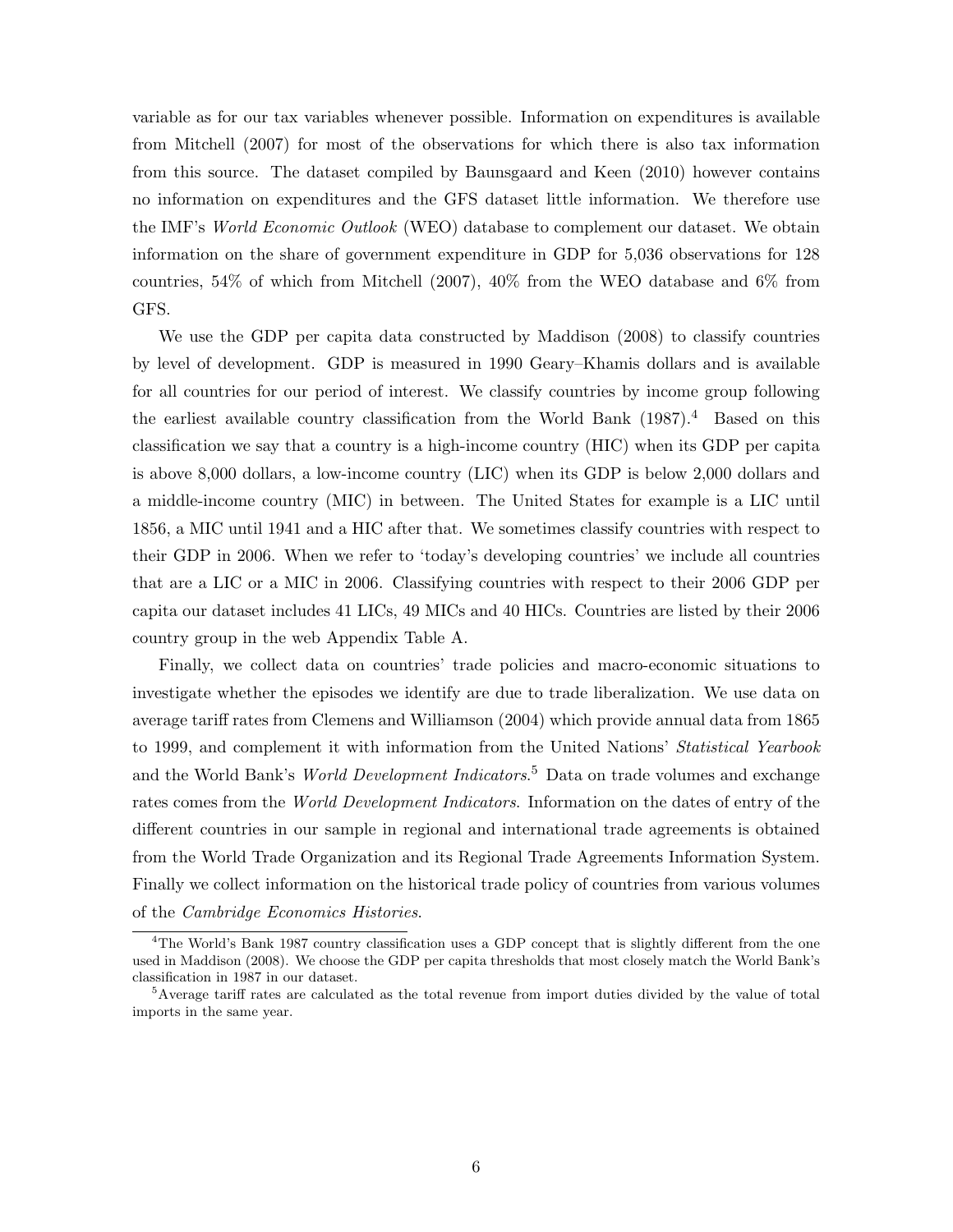#### 2.2 Descriptive Statistics

Table 1 shows the evolution of total and trade tax revenues as a share of GDP and GDP per capita since the 1830s for countries that are HICs, MICs or LICs in 2006. It highlights several stylized facts of interest regarding taxation and development. First, we see that tax-to-GDP ratios (hereafter tax ratios) increase with GDP per capita, in line with Wagner's Law. This is particularly evident in column 1 depicting the evolution of tax ratios for today's HICs. In the 1830s, the two countries for which data is available (the UK and the US) are what we would today call LICs and levy less than 7% of their GDP in taxes. Tax ratios then increase in the second half of the 19th century to 9% as countries become MICs and keep increasing by roughly 4-5 GDP points every twenty years until today. The trend of the first half of the 20th century, well-documented and often explained by higher demand for public spending during wars (see for example Lindert, 2004), is maintained in the second half of the century. These findings are robust to considering only the 8 today's HICs for which data is available from the 1890s to the 1990s, as shown in the web Appendix Table B.1. The cross-sectional comparison between HICs, MICs and LICs in 2000-2006 also shows a positive, albeit weaker, correlation between economic development and tax ratios. HICs are today on average 16 times richer than LICs and levy twice as much taxes as a share of GDP.

Table 1 also illustrates a lesser-known stylized fact about taxation and development, the 'tax transition'. Countries at an early state of development rely on taxes on trade to levy a large share of their revenues, as they develop this share becomes smaller.<sup>6</sup> Trade taxes represent nearly 50% of total taxes on average in the HICs we observe in the 1830s (column 1). This share falls to 18% in the 1920s, 12% in the 1950s and decreases in the last 50 years to around 2% today. We observe a similar decrease in the share of trade taxes in total taxes in developing countries, where trade taxes represent more than  $25\%$  (MICs) and nearly  $40\%$ (LICs) of total taxes in the 1970s. This share decreases to less than 15% (22%) in the 2000s. The correlation between the share of trade taxes in total tax revenues and development also holds in the cross-section: in 2000-2006, the share of trade taxes in total tax revenues is ten times bigger in LICs than in HICs.

The evidence also suggests that the tax transition took a different form in today's HICs compared to developing countries. In HICs the decrease in the share of trade taxes in total taxes is mostly due to an increase in non-trade tax revenues: from 1860 to 1980 the share of trade taxes in GDP remains roughly constant (between 1 and 2.5%) while the tax ratio strongly increases. The share of trade taxes in GDP only clearly decreases from 1980 to 2006, a period during which trade taxes already represent a negligible share of total revenues. In developing countries on the contrary the tax transition is due to a decrease in the share of trade taxes over GDP, starting from a higher level, and not to an increase in tax ratios.

 ${}^{6}$ This stylized fact was first documented by Hinrichs (1966).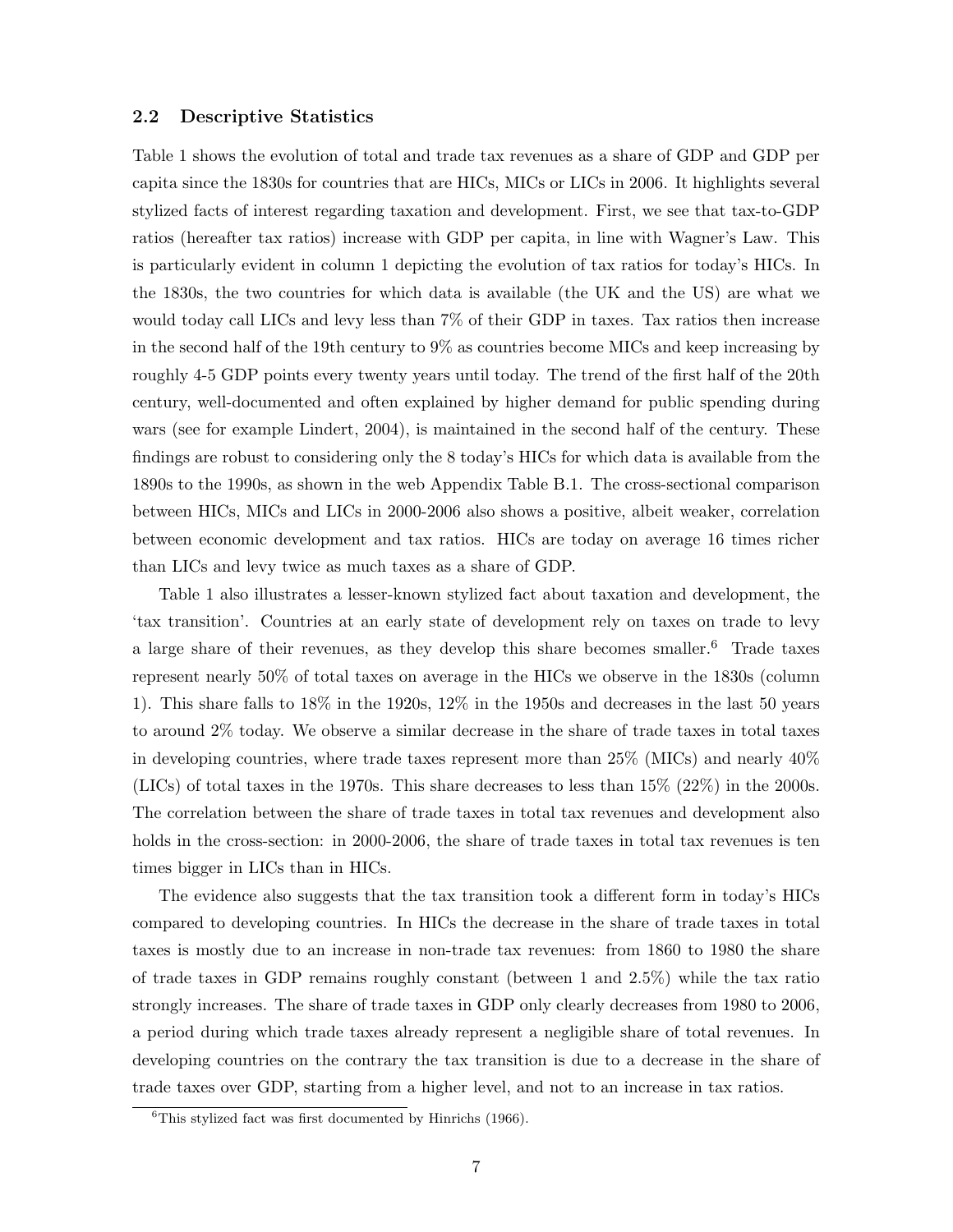Changes in the number of countries in each group may lead to spurious changes in average values over time. Focusing on the recent period during which more data for developing countries is available we see a similar pattern when we only consider the 87 countries for which we have data in each decade from 1970 to 2006 (Table 2). As discussed in the introduction tax ratios have decreased in both MICs and LICs during the 1980s and 1990s with tax ratios falling by 2 GDP points in LICs over the period. The share of trade taxes in GDP falls by nearly half in all country groups. This fall is more than enough to explain the decrease in total tax ratios over time in MICs and LICs but does not halt the increase in tax ratios in  $HICs.<sup>7</sup>$ 

# 3 The Fiscal Cost of Trade Liberalization

#### 3.1 Method

We take a fiscal approach to trade liberalization. We define trade liberalization episodes by a fall in trade tax revenues as a percentage of GDP of at least 1 GDP point from a local maximum to the next local minimum.<sup>8</sup> Ratios of tax revenues to GDP experience short-run fluctuations that may come from exchange rate volatility, changes in the reporting period or business cycles and be unrelated to change in tax policy. We isolate the trends in our data on total tax, trade tax and expenditure as a share of GDP to avoid confounding episodes of trade liberalization with short-run correlations. Our main method uses the Hodrick-Prescott filter; we follow Ravn and Uhlig  $(2002)$  in using a 6.25 smoothing parameter<sup>9</sup>. We define the 'size' of an episode by the difference between the local maximum value of trade tax revenues as a percentage of GDP at the start of the episode (year  $s$ ) and the following local minimum value of trade tax revenues at the end of the episode (year  $e$ ). The distance between year  $e$ and year s is the 'length' of the episode.

We measure the potential fiscal cost of trade liberalization by looking at the evolution of total tax revenues as a percentage of GDP. By definition, total tax revenues are expected to fall during an episode unless countries are able to increase their tax collection from other (domestic) sources of tax revenues by an amount large enough to compensate the fall in trade tax revenues. In the absence of such an increase, we say that countries experience a fiscal cost of trade liberalization. More precisely we measure for each episode of decrease in trade tax

 $7$ Part of the very large increase in tax ratios in HICs is due to changes in the data sources used over time. Our educated guess from comparing our data to official numbers released by countries' statistical institutes is that social security contributions are not included in the Mitchell (2007) data but they are in the Baunsgaard and Keen (2010) data. Web Appendix Table B.2 shows that the increase is smaller when we use only data from Baunsgaard and Keen (2010).

<sup>&</sup>lt;sup>8</sup>We say that an observation is a local maximum (minimum) if it is higher (lower) than the preceding and following observations.

 $9$ This corresponds to a value of 1600 for quarterly data. Ravn and Uhlig (2002) show that the smoothing parameter should be adjusted according to the fourth power of a change in the frequency of observations.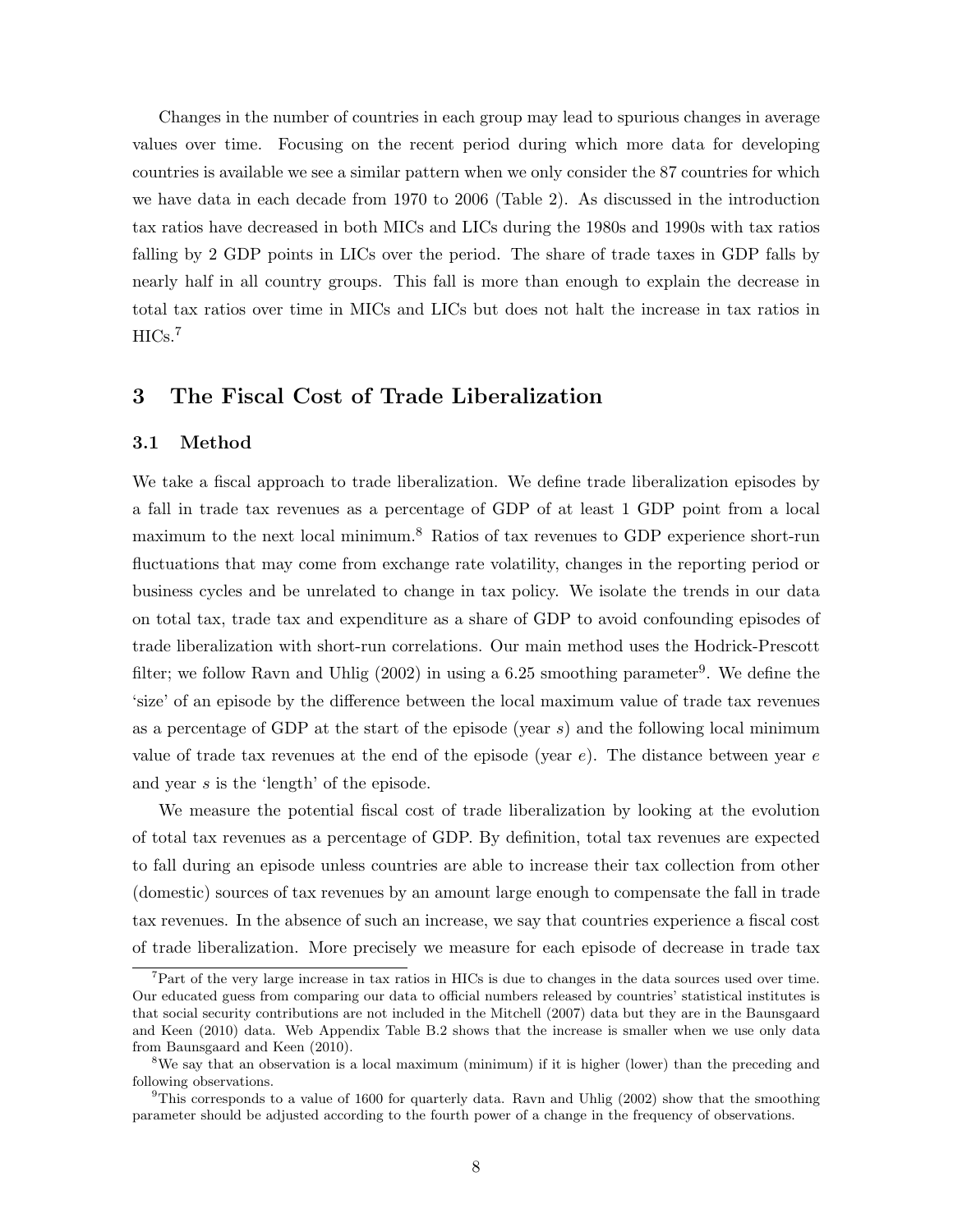revenues (i) whether total tax revenues as a share of GDP fall at the start of the episode; and (ii) if they do, the number of years before total tax revenues come back to their level before the start of the episode. Formally, we define the 'revenue recovery' year  $(r)$  as the first year in which total tax revenues as a percentage of GDP are at least equal to their value in year s. We call the distance between year r and year s the 'recovery time'.

Figure 2 illustrates graphically how we construct the episodes, the fiscal cost and the fiscal recovery variables using the example of Guatemala for which we have data over the period 1972-2004. The vertical red line shows the start of the episode, the blue line its end and the green line the year of recovery. The episode starts in 1978, lasts six years and has a size of 2.4 GDP points. We observe a fiscal recovery after 23 years.

Trade liberalization is not the only possible explanation for the decreases in trade tax revenues we observe. They could also be the consequence of a fall in trade volumes, a shock to the exchange rate or a major destructive event that leads to a collapse in both trade and domestic tax collection. We use data on average tariff rates, trade volumes, exchange rates and dates of entry in regional and international trade agreements to identify potential explanations for the episodes. We argue that episodes which start during or just before a free trade agreement or which are contemporary to large decreases in average tariff rates, are episodes that are likely due to trade liberalization.<sup>10</sup> Our example of Guatemala in 1978 counts as one such episode: the average tariff rate fell by 30% between 1978 and 1982.

Table A in the web Appendix lists the countries in which episodes occur, episode start dates, and possible explanations for the decrease in trade tax revenues. We find that nearly 70% of the episodes can be traced back to some form of trade liberalization policy (a trade agreement, a fall in tariffs or a documented change in trade policy). Another 11% are contemporary with a fall in trade and 6% with an exchange rate shock. A few episodes could be the consequence of wars or natural disasters and we cannot find an explanation for 12 episodes.

Finally, categorizing a decrease in total tax revenues after the start of an episode as a 'fiscal cost of trade liberalization' is not appropriate if the decrease in trade tax revenues has been pre-empted. Countries may decide to increase tax revenues from domestic sources before lowering tariffs precisely to counterbalance for the coming fall in trade tax revenues. The level of domestic tax revenues we observe at the start of the episode would then already compensate for the loss in trade tax revenues during the episode. We consider the evolution of domestic tax revenues in the years prior to the start of the episode to investigate whether such pre-emptive measures occur.

<sup>&</sup>lt;sup>10</sup>More precisely, we associate an episode with a free-trade agreement if it occurs 3 years before or after the agreement. This is to take into account the fact that our smoothing method may lead us to measure the precise onset of the episode with error.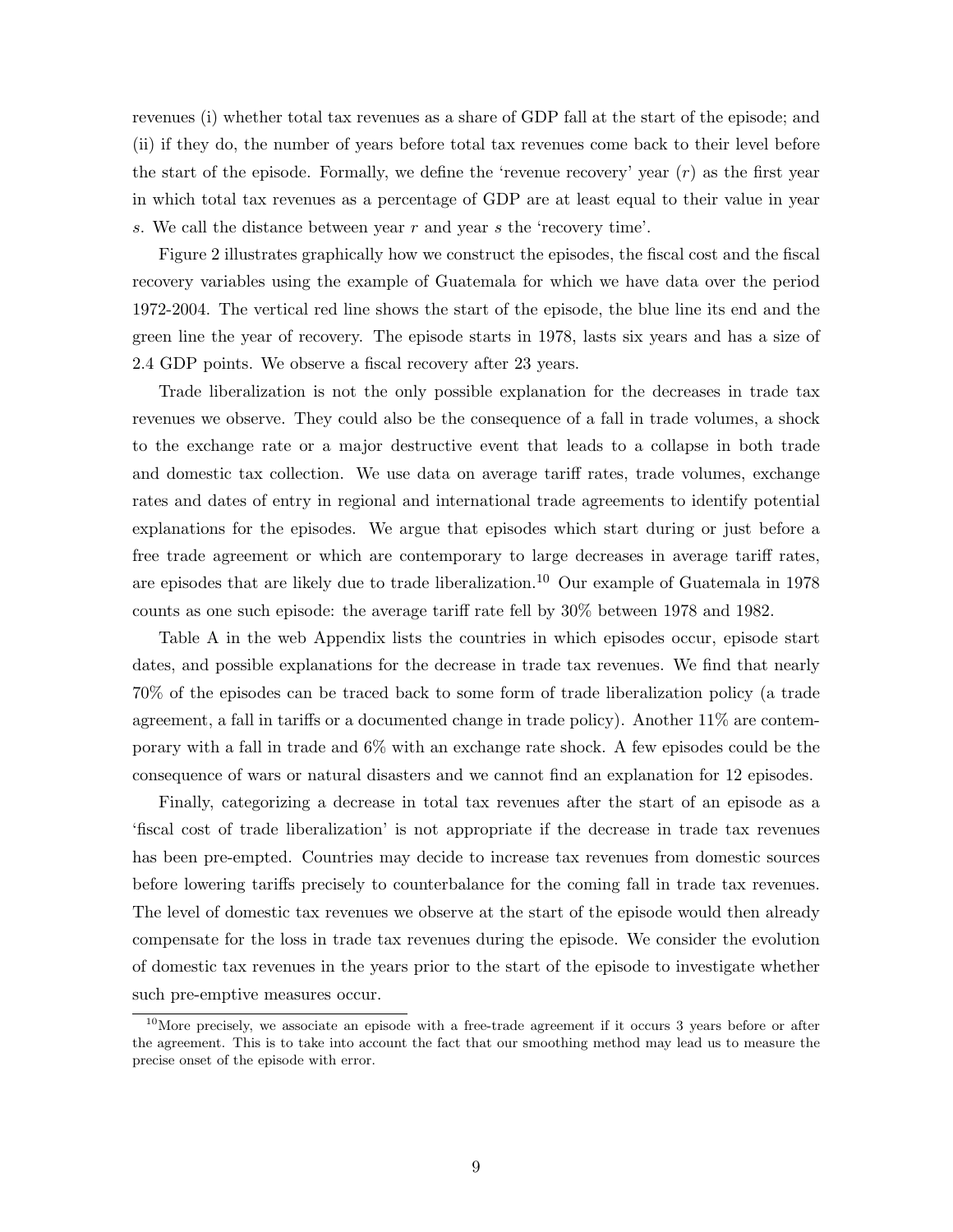#### 3.2 Results: Trade Liberalization Episodes

Table 3 presents descriptive statistics on our sample of 140 episodes of decreases in trade tax revenues. We consider separately the pre- and post-1970 periods and countries that were HICs, MICs and LICs at the start of the episode to investigate whether today's developing countries experienced a different fiscal cost of trade liberalization from today's HICs when they decreased trade tax revenues in the 19th and early 20th centuries. The choice of the 1970 year to split our sample is driven by the fact that for the majority of developing countries in our sample, data only becomes available a few years after independence. We report the total number of observations available in our dataset for the period and country groups under consideration to consider whether episodes are more likely in some periods and groups.

We see that the average potential loss in tax revenues due to an episode is large: trade tax revenues fall on average by 3.2 GDP points during the episode (column 1). This fall represents 58% of the average trade tax revenues and 19% of total tax revenues at the start of the episode. The typical episode lasts 12 years. There is a small increase in the frequency of episodes in the recent period compared to the pre-1970 period (3 episodes for 100 observations versus 2 episodes for 100 observations prior to 1970) despite its much shorter time span. Episodes are also slightly deeper (bigger sizes spread out over shorter periods) since 1970. Turning to differences by income group at the start of the episode we see that poorer countries always experience deeper episodes. There are also much more likely to experience episodes since 1970: there are 0.3 episodes per 100 observations among HICs, 3.6 among MICs and 4.6 among LICs.

The last line of Table 3 presents the share of countries in which total tax revenues increase in the 3 years prior to the episode by at least as much as the size of the episode. We see that on average few countries  $-6.6\%$  – preempt the loss in trade tax revenues (column 1). This share is much higher among countries that are HICs at the start of the episode; in particular the three rich countries which experience an episode after 1970 also experience increases in tax revenues prior to the episode that more than compensate for the loss in trade taxes. Excluding these episodes from our sample does not change the overall picture in Table 3 (see web Appendix Table B.3).

Table 4 presents descriptive statistics for the 96 episodes that we can associate with a change in trade policy. These episodes are very similar to the average episode in Table 3. On the whole the two tables indicate that countries are more likely to experience episodes of decrease in trade tax revenues at earlier stages of economic development and that this is particularly true since 1970.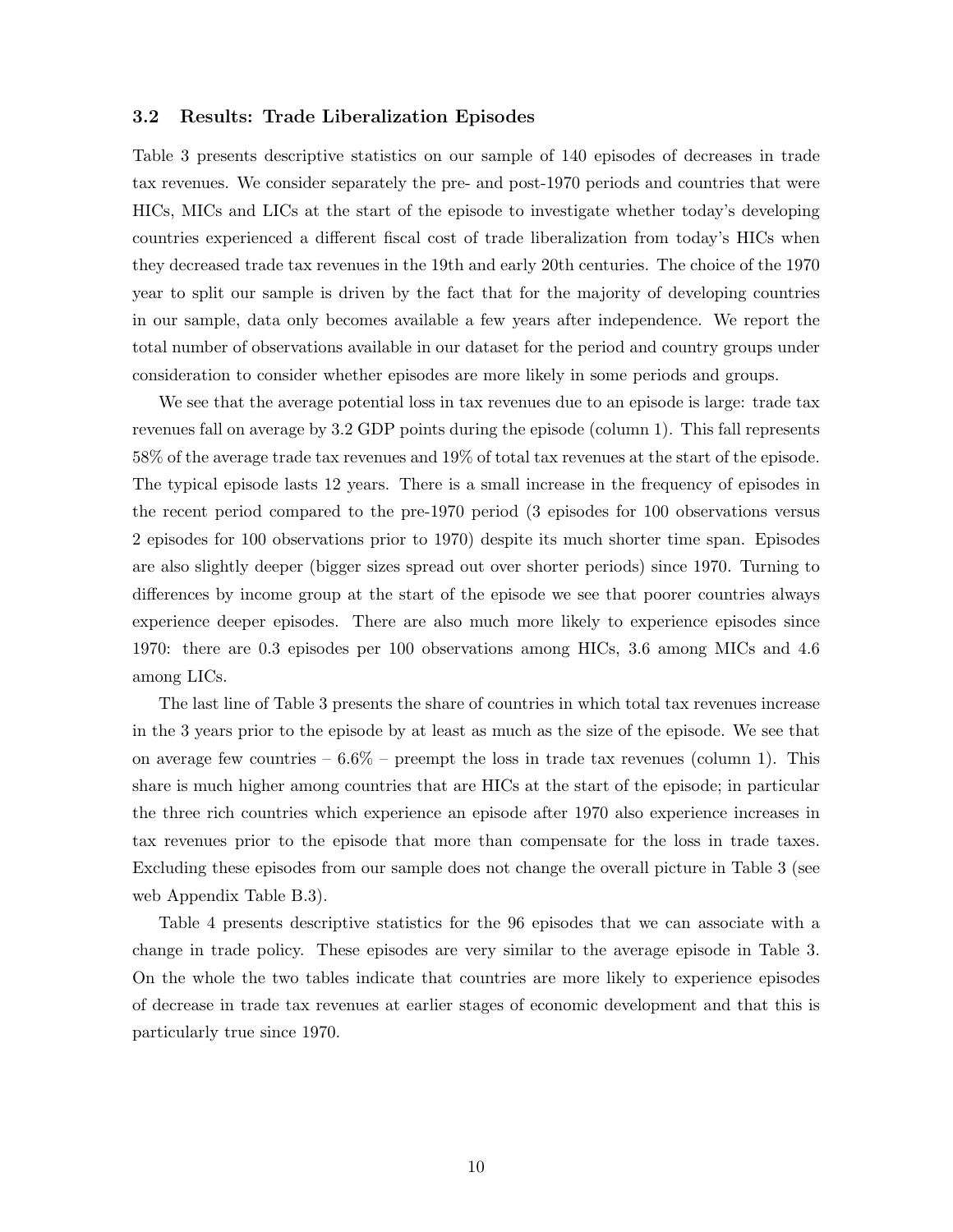#### 3.3 Results: Fiscal Cost of Trade Liberalization

Table 5 presents our measure of the fiscal cost of trade liberalization. We find several patterns of interest.

First, many countries do not experience any fiscal cost of trade liberalization. The first line of the table presents the share of countries for which we do not observe any fall in total tax revenues at the start of an episode. In these countries trade tax revenues fall but domestic sources of tax revenues increase more than enough to compensate this fall. This occurs for nearly half of the episodes and more often in the pre-1970 period (55% of episodes, column 2) than in the recent period (44%, column 6). Developing countries are more likely than HICs to experience a fall in total tax revenues in the recent period (post-1970). None of the three HICs which experience a fall in tax revenues after 1970 experience such a fall in total tax revenues, while more than 50% of the MICs and 60% of the LICs do. Second, roughly one-fourth of the countries are never observed going back to their pre-episode level of tax revenues – we say that they experience no fiscal recovery. This is more likely in the recent period and again varies with economic development. All the HICs experience a fiscal recovery but more than a third of the developing countries for which the episode starts after 1970 do not. Third, the countries for which we observe both a fiscal cost and a fiscal recovery return to their pre-episode level of tax revenues faster since 1970 than before 1970 (third line). They do so on average 7 years after the start of the episode in the pre-1970 period and 4 years in the post-1970 period.

The fact that countries that experience episodes since 1970 are less likely to recover fiscally but recover faster when they do suggests that part of the differences across periods may be due to the fact that our data is truncated. We indeed observe countries for a smaller number of years in the post-1970 than in the pre-1970 period and may not have long enough time series after the most recent episodes to observe fiscal recoveries. Similarly, we could be observing less recovery in developing countries because data series are typically shorter for these countries than for HICs. We check that this is not what is driving our results. The fourth line in Table 5 indicates the number of years for which we observe countries in the data after the start of the episode. This number is only slightly higher in the post- than in the pre-1970 period. Results are moreover similar when we only consider countries which we observe for five, ten or twenty years after the start of the episode (last three lines). We always see countries recovering more in the pre- than in the post-1970 period; developing countries are always less likely to recover than HICs, especially in the post-1970 period.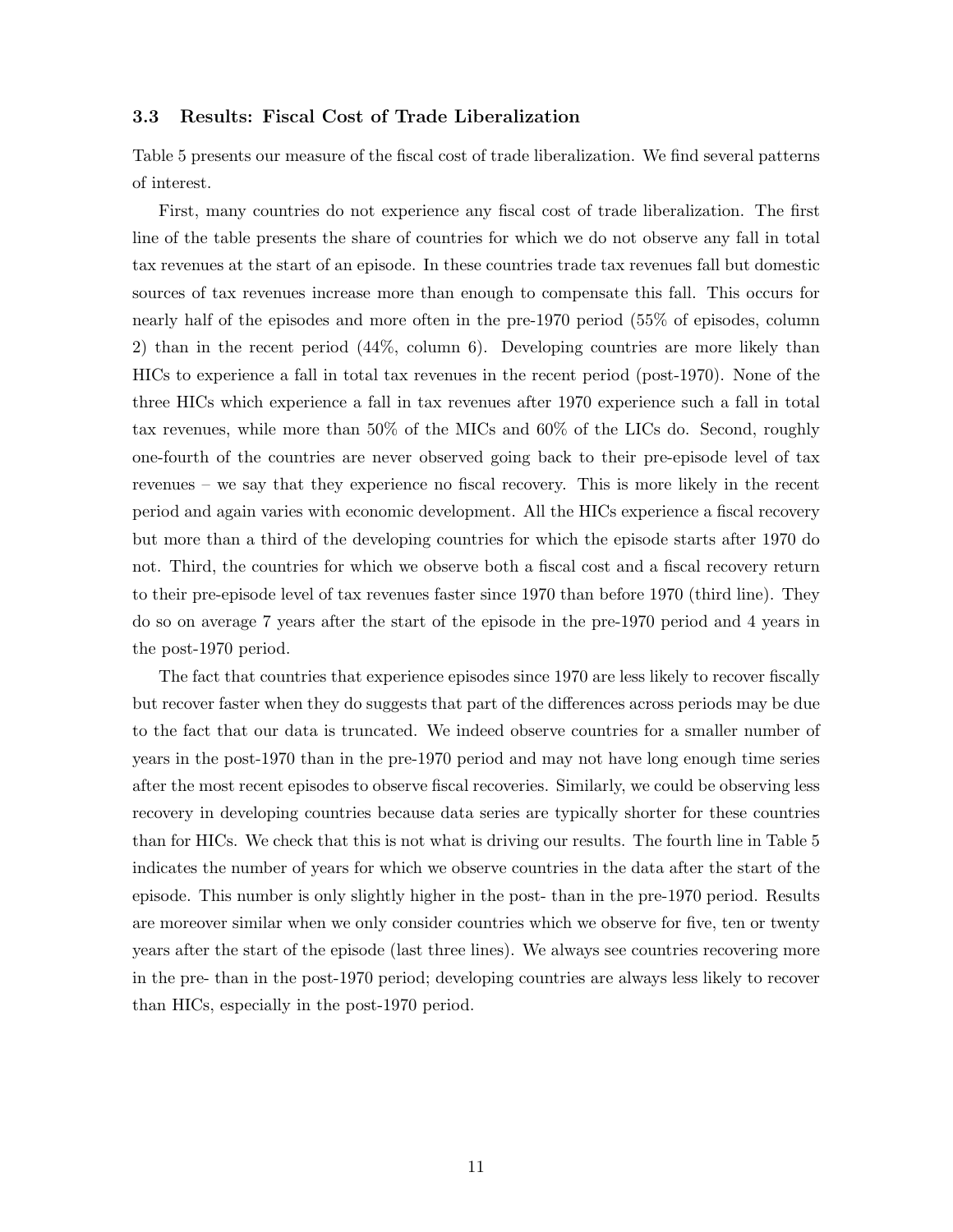#### 3.4 Robustness Checks

Our definition of 'trade liberalization episodes' is overly sweeping. As explained above some of the episodes probably have little to do with trade liberalization policies; the evolution of total tax revenues after these episodes should not be interpreted as reflecting the fiscal cost of trade liberalization. Table 6 replicates the results in Table 5 for the sample of episodes that we can associate with a change in trade policy. The share of developing countries making a full fiscal recovery in the medium-run (10 or 20 years after the end of the episode) is slightly higher than in Table 5, in line with the idea that some of the other episodes may be due to external shocks that affect both domestic and trade collection negatively. The main pattern lower likelihood of recovery in developing countries, particularly since 1970 - remains however similar.

The paper's web Appendix presents additional robustness checks on our measures of episodes of decreases in trade tax revenues and the fiscal cost of trade liberalization. Our results are unaffected if we only consider non pre-empted episodes (web Appendix Table B.9).<sup>11</sup> Another potential concern is that the method we use to define episodes does not get rid of all noisy short-run variations in tax revenues, in which case some of our episodes are spurious, or gets rid of too much variation, leading us to exclude informative episodes. We consider episodes defined using a higher (2 GDP points) threshold for the fall in trade tax revenues and check for the robustness of the results to the choice of filter by considering episodes obtained using different smoothing parameters for the HP filter (8.25, as in Ravn and Uhlig (2002) and 10, as in Hassler, Lundvik, Persson, and Soderlind (1992) and Baxter and King (1999)). Another concern with the HP filter is its 'end-point bias' (see for example Baxter and King, 1999) as the last point of the series has an exaggerated impact on the trend. We use the Christiano-Fitzgerald band-pass filter to check that this bias is not driving some of our results (Christiano and Fitzgerald, 2003). Results are presented in Tables B.4 to B.7 and Tables B.10 to B.13 in the web Appendix. We obtain slightly more episodes (169) when using the Christiano-Fitzgerald method and slightly less when using higher values of the HP filter or a higher threshold for the definition of the episodes, as expected. The main patterns found in Tables 3 and 5 are however unaffected; the results on the fiscal cost of trade liberalization are particularly robust to changes in the method used.

Finally, a large share of the economy in developing countries is informal (Schneider and Enste, 2000). If the informal sector of the economy is untaxed but partially captured in GDP data faster growth in the informal than in the formal sector would lead us to identify spurious episodes for which there is no fiscal recovery. We consider an alternative measure of

<sup>&</sup>lt;sup>11</sup>We take a conservative definition of 'non pre-empted episodes' and only keep episodes for which we have data 3 years prior to the episodes and there is no increase in tax revenues before the episode that is at least as big as the episode itself. This leaves us with 86 episodes.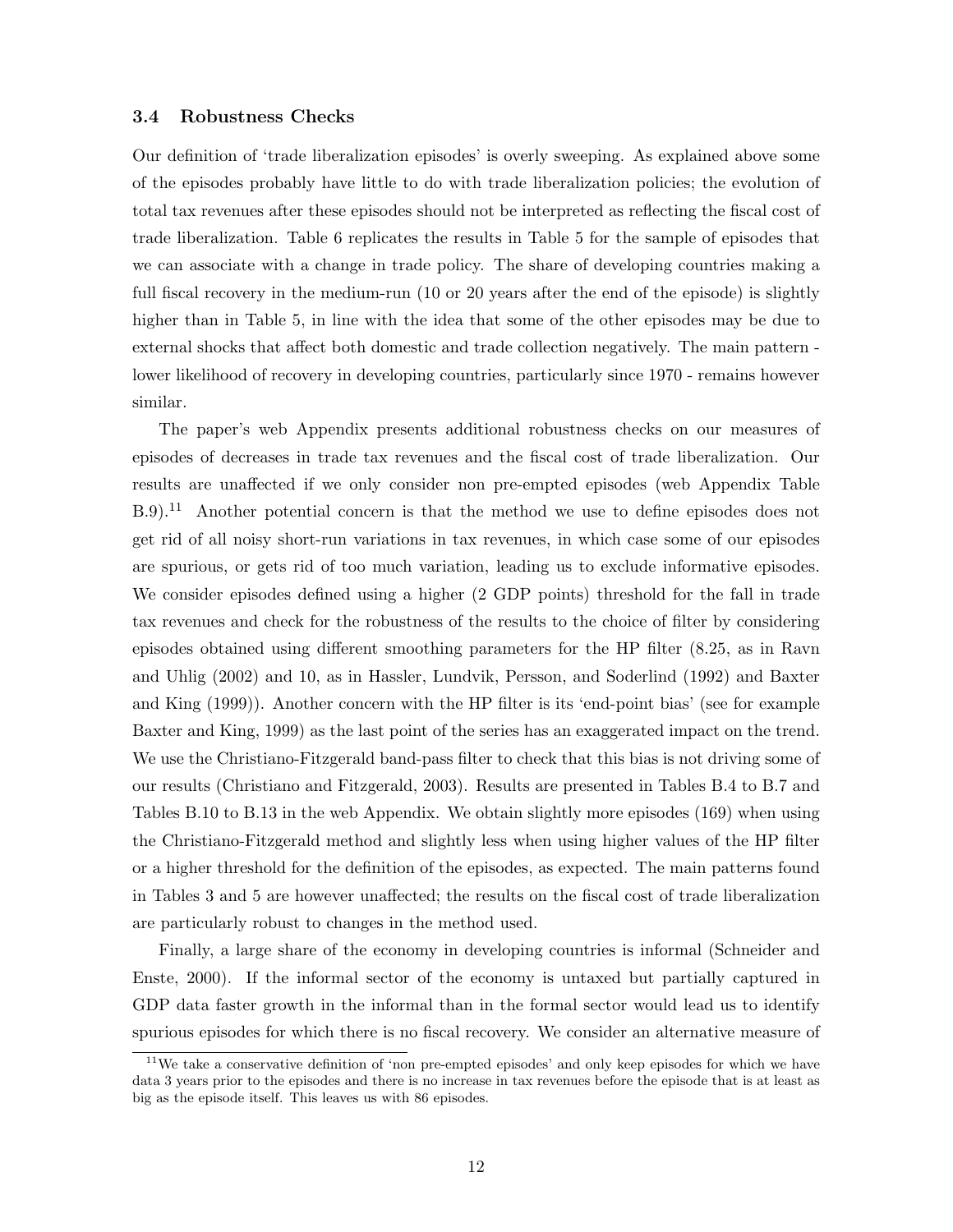episodes using data on tax revenues per capita to try to mitigate this concern: we say there is an episode when we observe a large fall in (smoothed) trade tax revenues per capita and look for fiscal recovery of the total tax revenues per capita variable.<sup>12</sup> The results are again very similar to those obtained using tax data normalized by GDP. The difference between the pre- and post-1970 periods is even stronger as all countries which experience an episode prior to 1970 are observed making a fiscal recovery at some point (web Appendix Tables B.8 and B.14).

Our findings therefore indicate that developing countries are more likely to experience a fiscal cost of trade liberalization, and experience it for longer, than both HICs today and HICs when they were at earlier stages of economic development. This suggests that the fall in tax ratios in these countries over the period 1970-2000 discussed in the introduction can at least partially be explained by the decrease in trade tax revenues. In the next section, we elaborate on the difference between today's developing countries and the historical experience of rich countries to discuss potential explanations for the fiscal cost of trade liberalization that we observe.

## 4 Discussion

Why are some countries able to recover the lost tax revenues from liberalizing trade through domestic sources of taxation when others are not? To answer this question one must first understand why trade taxes are such an important tax handle for countries at an early stage of economic development. We have seen that they represent more than 30% of total tax revenues in LICs in the 1970s as well as in today's HICs in the 1830s. The consensus in the literature is that while the Diamond-Mirrlees production efficiency theorem (Diamond and Mirrlees, 1971) implies that taxes on international trade are inferior to most forms of domestic taxation (for a review see Dixit, 1985), the former are easier to levy or more 'revenue-efficient', to follow the terminology in Best, Brockmeyer, Kleven, Spinnewijn, and Waseem (2013). Optimal tax theory therefore predicts that countries will only tax trade if they cannot raise sufficient revenues through taxes on domestic transactions. This may be the case in developing countries if economies at an early stage of development are intrinsically harder to tax – agriculture is hard to tax, and small firms are less likely to be tax compliant than large firms, as in Kleven, Kreiner, and Saez (2009). Alternatively, and following the concepts developed in Besley and Persson (2011, 2013), we can think that developing countries have less fiscal capacity and that less fiscal capacity is needed to levy trade taxes than broader-based domestic taxes: to levy tariffs governments only need to observe a few large transactions that are typically concentrated geographically.

 $12$ We choose a 50% threshold to obtain a number of episodes that is similar (112) to the one obtained using our main definition.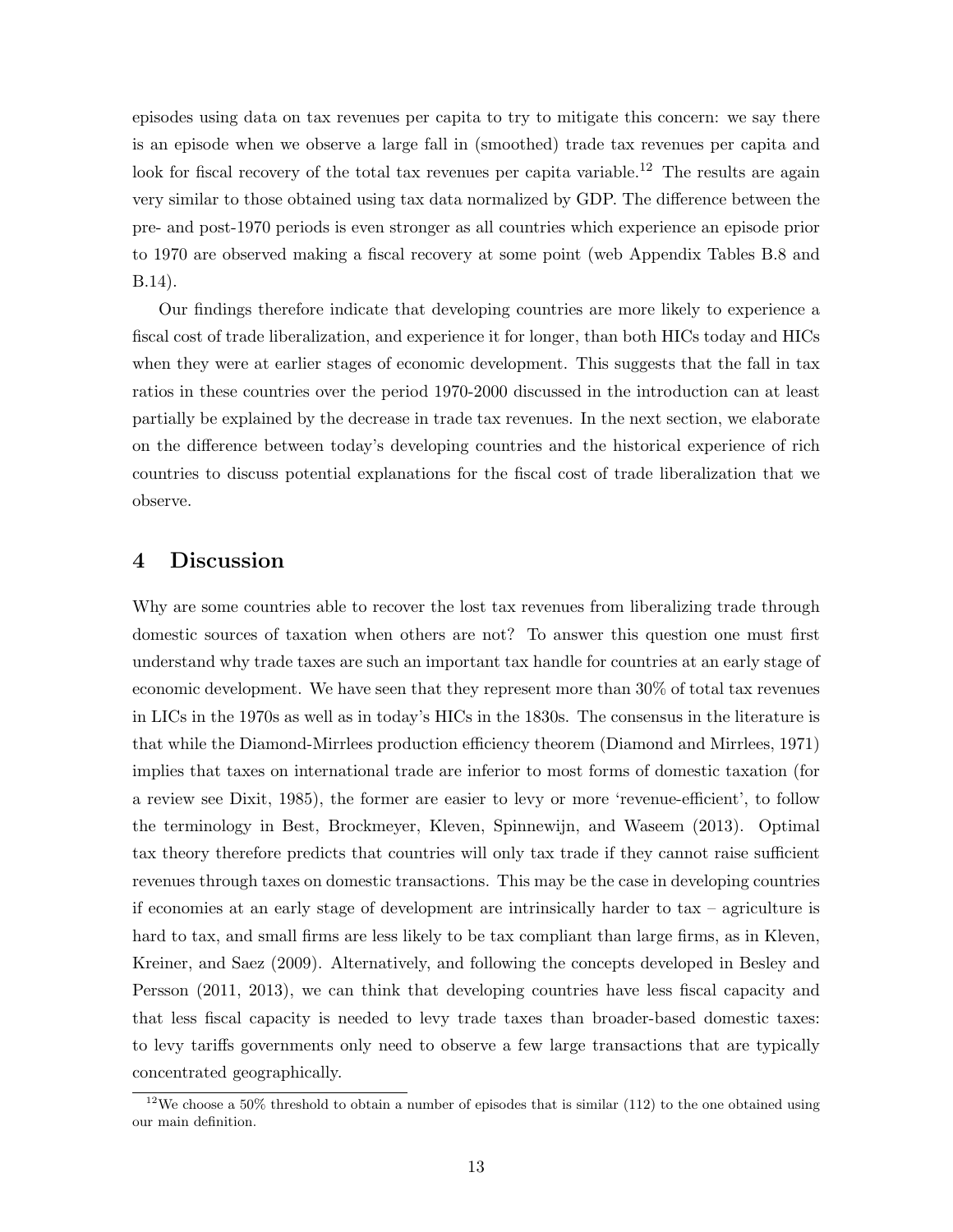These theories explain the tax transition observed in our data: as countries develop they decrease their revenues from taxes on trade and increase taxation from other sources. They are also consistent with the anecdotal historical evidence on rich countries which suggest that they gradually lowered tariffs once they had developed a fiscal administration which made it possible to raise tax revenues through other means (Ardant, 1972). As an example, consider one of the earliest episode we identify, in the United Kingdom in 1842. At this time over a third of the UK's tax revenues came from export and import duties. Prime minister Robert Peel implemented a large over-the-board decrease in tariffs, and financed the budget overhaul by re-introducing the income tax and mobilizing the country's modern tax bureaucracy built during the Napoleonic Wars. The extra tax revenue raised was more than expected, allowing for further tariff reforms starting in 1846, the famous repeal of the Corn Laws (Bairoch, 1989). We observe immediate revenue recovery (no fiscal cost) for this episode.

These theories cannot on the other hand explain why we observe a fiscal cost of trade liberalization. On the contrary they predict that tax ratios will increase when tariffs decrease: as countries become able to shift their tax mix away from inefficient taxes on trade the marginal cost of raising taxes falls leading to an increase in (optimal) tax ratios. To explain the decrease in tax ratios that we observe one has to assume that trade taxes decrease for exogenous – non fiscal – reasons. Governments may wish to enter trade agreements regardless of their potential fiscal costs, or may be pressured to do so by international institutions or large trade partners. Antrás and Padró i Miquel (2011) argue for example that powerful governments often succeed in changing the tariff policies of their smaller trade partners, a situation that may well characterize the experience of many developing countries since the 1970s. This would have lead them to decrease taxes on trade 'too early' from a fiscal perspective, i.e. before they were in a position to increase revenues from domestic sources of taxation.

An alternative explanation is that what we observe is the consequence of an optimal policy change: governments in developing countries may have chosen to simultaneously open up to trade and lower their tax ratios. This seems consistent with the fact that many of our episodes occur during the 1980s and 1990s, a period during which many developing countries implemented structural stabilization plans, often under the auspices of the IMF. Liberalizing trade and lowering government expenditures were often seen as steps towards stabilizing the economy. Government policies that used tariff decreases as a way to both liberalize trade and lower tax ratios could explain the patterns we observe.

We do not attempt to discuss the potential net welfare gain or cost of trade liberalization here. On the one hand, given concerns about corruption levels in developing countries (Olken and Pande, 2012; Banerjee, Hanna, and Mullainathan, 2013) the decrease in tax revenues associated with trade liberalization may be optimal. On the other hand, public finance con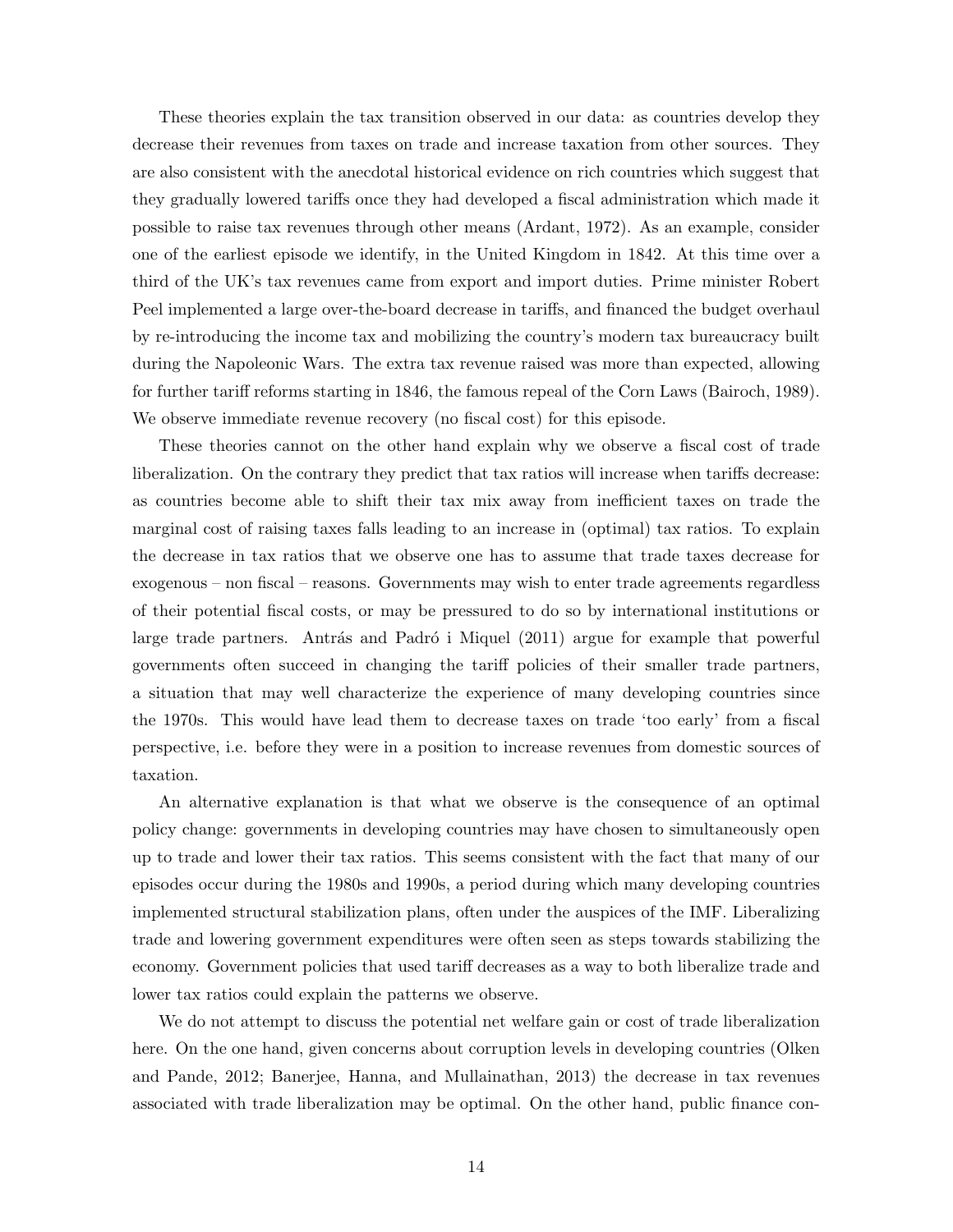straints could explain persistent differences in growth rates across countries (Aizenman and Jinjarak, 2007). We can however document the fiscal cost further by considering government expenditures. A fall in tax revenues can only be thought of as costly if it leads to a decrease in public spending and public spending has a positive impact on welfare. If it is compensated for by an increase in other sources of revenues - development aid or revenues from natural resources - the main potential reason to worry about the fiscal cost of trade liberalization becomes moot.<sup>13</sup> Using our data on government expenditures over GDP we consider whether (i) government expenditures fall at the start of each episode and (ii) if they do, the number of years before government expenditures come back to their pre-episode level.

Table 7 presents our results regarding the expenditure cost of trade liberalization. We see that the shares of countries that experience an expenditure cost or are never observed to recover are slightly smaller than when we consider tax revenues in most income and period groups, particularly in LICs. This suggests that non-tax sources of public revenues were sometimes found to compensate for the fall in trade taxes. However, the general pattern remains the same: poorer countries are more likely than rich countries to experience a fiscal cost and less likely to recover in five, ten or twenty years. Trade liberalization episodes lead to a fall in government expenditures that is permanent in our data over 25% of the time in developing countries since 1970.

# 5 Conclusion

This paper shows that trade liberalization sometimes comes at a fiscal cost. Using a new panel dataset of tax revenues covering 130 developed and developing countries from 1792 to 2006, we characterize 140 episodes of decrease in trade tax revenues and consider the contemporary evolution of total tax revenues to investigate the potential fiscal cost of trade liberalization. We show that in the period since 1970 developing countries are more likely than rich countries to experience a fall in total tax revenues as they decrease trade taxes and less likely to recover the lost tax revenues through other sources of taxation. They are also more likely to experience a fall in total government expenditures. We observe similar episodes of decreases in trade tax revenues in today's rich countries when they were at earlier level of development in the 19th and early 20th centuries but find that they were less likely to experience a simultaneous decrease in total tax revenues than today's developing countries and that when they did this decrease was smaller and shorter-lived. Trade liberalization seems to have come at a larger fiscal cost in today's developing countries, possibly because they decreased taxes on trade before having developed tax administrations capable of taxing

<sup>&</sup>lt;sup>13</sup>This is particularly important in the post-1970 period given the importance that the 'aid for trade' paradigm has taken during this period. This paradigm advocates poverty alleviation via aid aimed at expanding export opportunities and domestic complementarities to trade (see for example Balat, Brambilla, and Porto, 2009).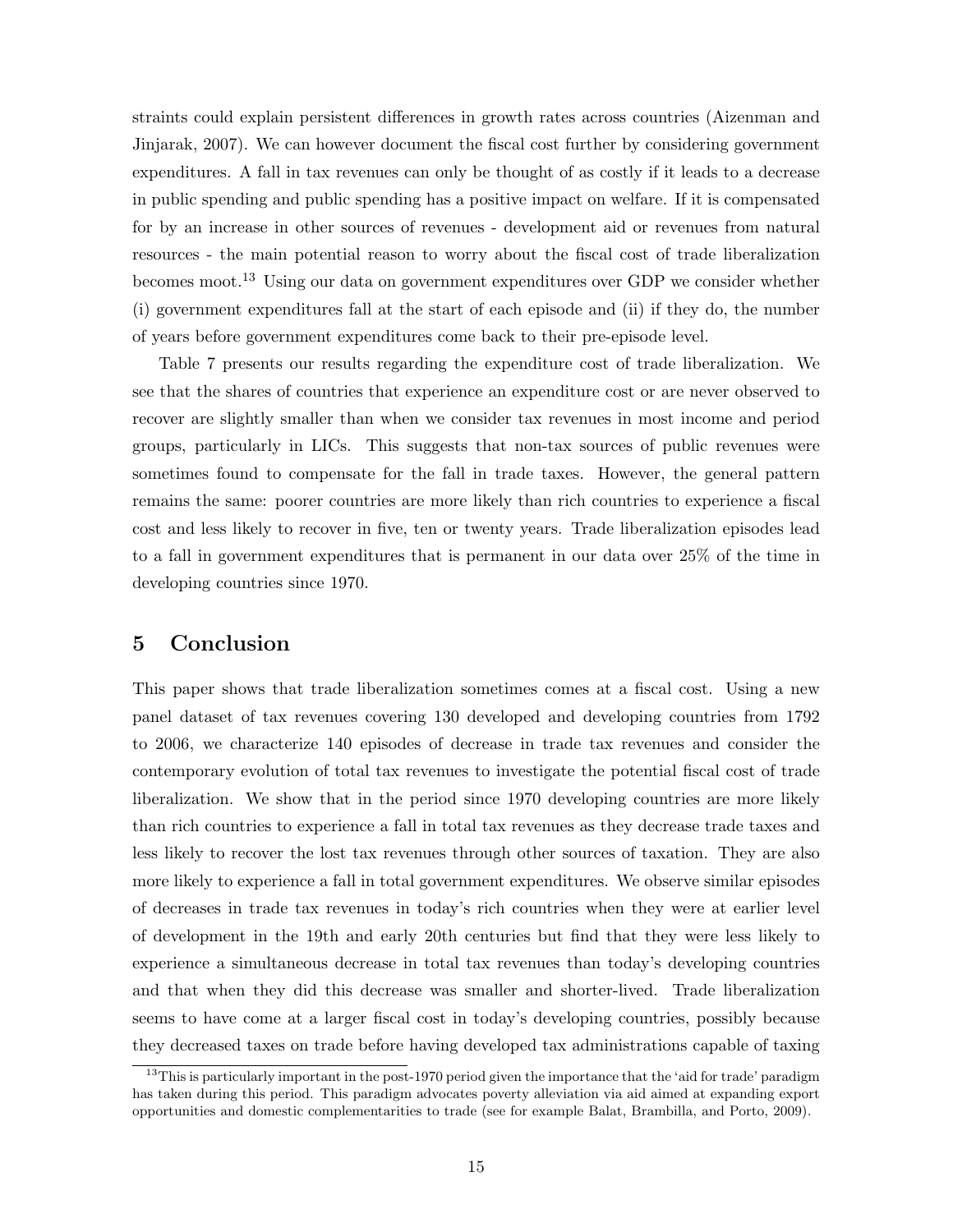domestic transactions on a large scale.

The fiscal cost of opening up to trade experienced by developing countries could be eroding support for further trade liberalization. Trade taxes still represent 3.4% of GDP on average in 2000-2006 in the 30 low-income-countries in our sample, nearly one-fourth of total tax revenues. These are precisely the countries in which the international community calls for increases in domestic revenue mobilization (Sachs et al., 2005; Gupta and Tareq, 2008; OECD, 2010). Our findings suggest that increasing these countries' capacity to tax could weaken one of the reasons they are reluctant to embrace free trade by making governments less dependent on taxes on trade for public revenues.

### References

- Aizenman, J. (1987): "Inflation, Tariffs and Tax Enforcement Costs," Journal of International Economic Integration, 2(2), 12–28.
- Aizenman, J., and Y. Jinjarak (2007): "Globalization and Developing Countries A Shrinking Tax Base?," NBER Working Paper No. 1193.
- ANTRÁS, P., AND G. PADRÓ I MIQUEL (2011): "Foreign Influence and Welfare," Journal of International Economics, 84(2)(14129), 135–148.
- ARDANT, G. (1972): Histoire de l'Impot. Paris, Fayard.
- BAIROCH, P. (1989): "European Trade Policy, 1815 -1914," in *Cambridge Economic History* of Europe, Vol XIII, ed. by P. Mathias, and S. Pollard. Cambridge University Press.
- BALAT, J., I. BRAMBILLA, AND G. PORTO (2009): "Realizing the gains from trade: Export crops, marketing costs, and poverty," Journal of International Economics, 78(1), 21–31.
- BANERJEE, A., R. HANNA, AND S. MULLAINATHAN (2013): "Corruption," Forthcoming, the Handbook of Organizational Economics.
- BAUNSGAARD, T., AND M. KEEN (2010): "Tax Revenue and (or?) Trade Liberalization," Journal of Public Economics,  $94(9-10)$ ,  $563-577$ .
- Baxter, M., and R. G. King (1999): "Measuring Business Cycles: Approximate Band-Pass Filters For Economic Time Series," The Review of Economics and Statistics, 81(4), 575–593.
- Besley, T., and T. Persson (2011): Pillars of Prosperity: The Political Economics of Development Clusters. Princeton University Press.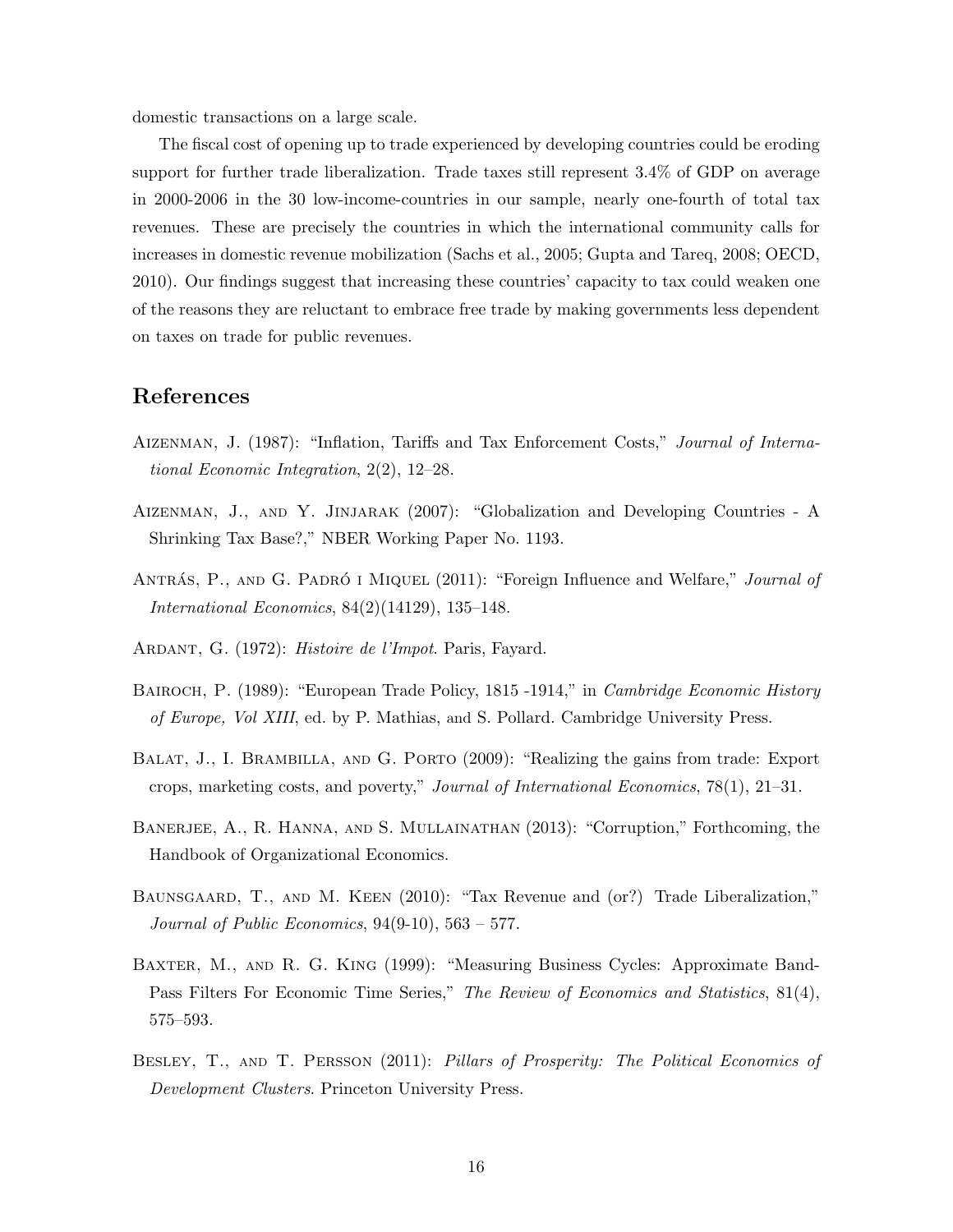- Besley, T., and T. Persson (2013): "Public Finance and Development," Chapter prepared for the Handbook of Public Economics,.
- BEST, M., A. BROCKMEYER, H. J. KLEVEN, J. SPINNEWIJN, AND M. WASEEM (2013): "Production vs Revenue Efficiency With Limited Tax Capacity: Theory and Evidence From Pakistan," .
- Carrillo, P. E., M. S. Emran, and G. Aparicio (2011): "Taxes, Prisons, and CFOs: The Effects of Increased Punishment on Corporate Tax Compliance in Ecuador," Working Papers 2011-02, Mimeo, GWU.
- CHRISTIANO, L. J., AND T. J. FITZGERALD (2003): "The Band Pass Filter," *International* Economic Review, 44(2), 435–465.
- Clemens, M. A., and J. G. Williamson (2004): "Why did the Tariff-Growth Correlation Change afte 1950?," Journal of Economic Growth, 9, pp. 5–46.
- de Paula, A., and J. A. Scheinkman (2010): "Value-Added Taxes, Chain Effects, and Informality," American Economic Journal: Macroeconomics, 2(4), 195–221.
- DIAMOND, P. A., AND J. A. MIRRLEES (1971): "Optimal Taxation and Public Production: I–Production Efficiency," American Economic Review, 61(1), 8–27.
- DIXIT, A. (1985): "Tax policy in open economies," in Handbook of Public Economics, ed. by A. J. Auerbach, and M. Feldstein, vol. 1 of Handbook of Public Economics, chap. 6, pp. 313–374. Elsevier.
- EMRAN, M. S., AND J. E. STIGLITZ (2005): "On Selective Indirect Tax Reform in Developing Countries," Journal of Public Economics, 89(4), 599–623.
- Gadenne, L. (2013): "Tax Me, But Spend Wisely: Sources of Public Finance and Government Accountability," Mimeo University College London.
- GERARD, F., AND G. GONZAGA (2013): "Informal Labor and the Cost of Social Programs: Evidence from 15 Years of Unemployment Insurance in Brazil," Discussion paper, Mimeo, UC Berkeley.
- Gordon, R., and W. Li (2009): "Tax Structures in Developing Countries: Many Puzzles and a Possible Explanation," Journal of Public Economics, 93(7-8), 855–866.
- GUPTA, S., AND S. TAREQ (2008): "Mobilizing Revenue," Finance and Development, 45(3).
- HASSLER, J., P. LUNDVIK, T. PERSSON, AND P. SODERLIND (1992): "The Swedish business cycle: stylized facts over 130 years," Discussion Paper / Institute for Empirical Macroeconomics 63, Federal Reserve Bank of Minneapolis.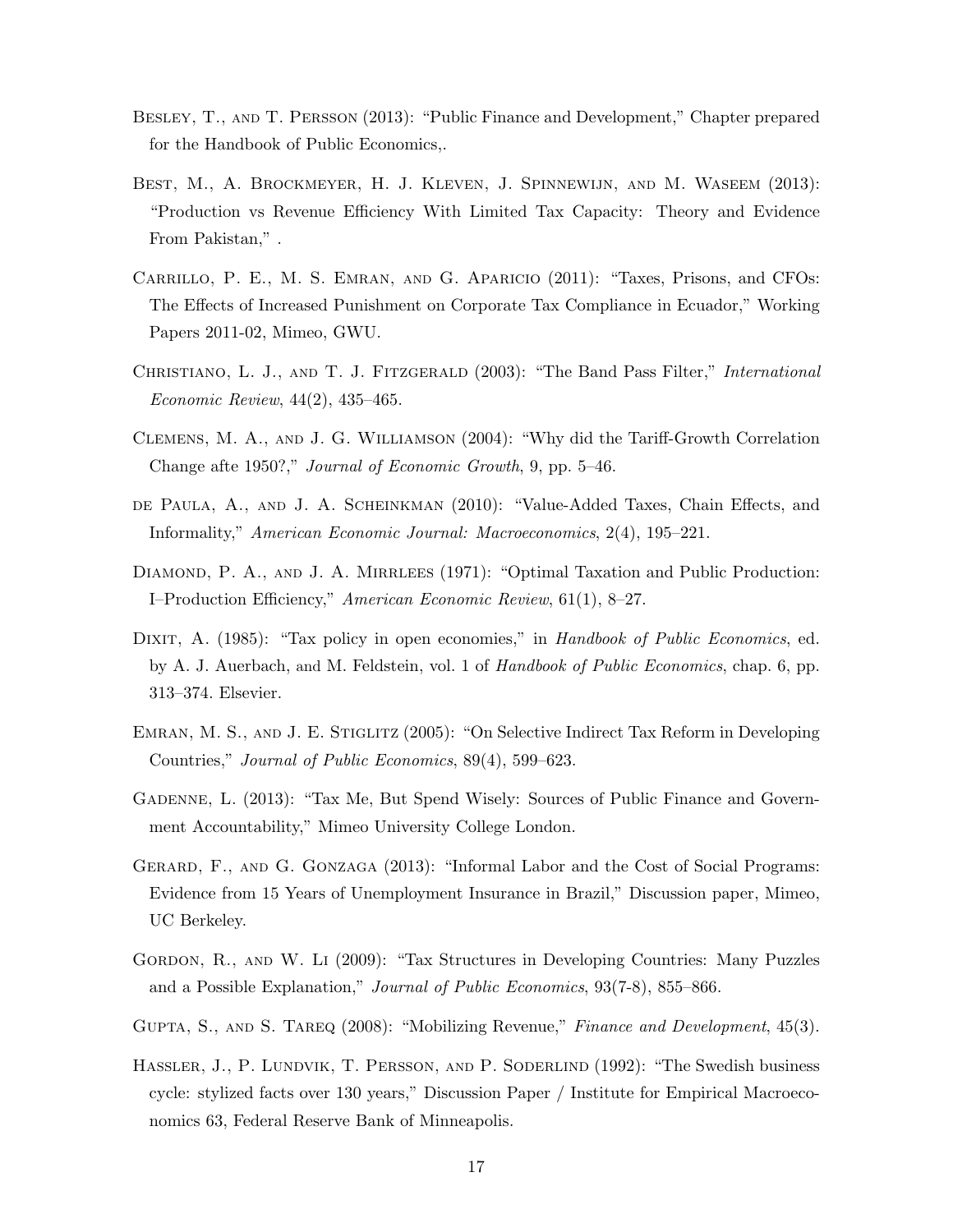- HINRICHS, H. (1966): A General Theory of Tax Structure Change during Economic Development. Cambridge: Law School of Harvard University.
- KEEN, M., AND J. E. LIGTHART (2002): "Coordinating Tariff Reduction and Domestic Tax Reform," Journal of International Economics, 56(2), 489–507.
- (2005): "Coordinating Tariff Reduction and Domestic Tax Reform under Imperfect Competition," Review of International Economics, 13(2), 385–390.
- Kleven, H. J., C. T. Kreiner, and E. Saez (2009): "Why Can Modern Governments Tax So Much? An Agency Model of Firms as Fiscal Intermediaries," Working Paper 15218, National Bureau of Economic Research.
- Kumler, T., E. Verhoogen, and J. A. Fras (2013): "Enlisting Employees in Improving Payroll-Tax Compliance: Evidence from Mexico," NBER Working Papers 19385.
- LINDERT, P. H. (2004): Growing Public. Cambridge University Press.
- Maddison, A. (2008): "Statistics on World Population, GDP and Per Capita GDP, 1-2008 AD," http://www.ggdc.net/MADDISON/oriindex.htm.
- MITCHELL, B. (2007): International Historical Statistics (Europe, The Americas, Africa Asia and Oceania). Palgrave Macmilland.
- OECD (2010): "Do No Harm : International Support for Statebuilding," Discussion paper, Organization for Economic Cooperation and Development.
- Olken, B. A., and R. Pande (2012): "Corruption in Developing Countries," Annual Review of Economics, 4(1), 479–509.
- Olken, B. A., and M. Singhal (2011): "Informal Taxation," American Economic Journal: Applied Economics, 3 (4)(15221), 1–28.
- PIKETTY, T., AND N. QIAN (2009): "Income Inequality and Progressive Income Taxation in China and India, 1986-2015," American Economic Journal: Applied Economics, 1(2), 53–63.
- Pomeranz, D. (2013): "No Taxation without Information: Deterrence and Self-Enforcement in the Value Added Tax," Working Paper 19199, National Bureau of Economic Research.
- Ravn, M. O., and H. Uhlig (2002): "On adjusting the Hodrick-Prescott filter for the frequency of observations," The Review of Economics and Statistics, 84(2), 371–375.
- RIEZMAN, R., AND J. B. SLEMROD (1987): "Tariffs and Collection Costs," Review of World Economics, 23(2), 209–287.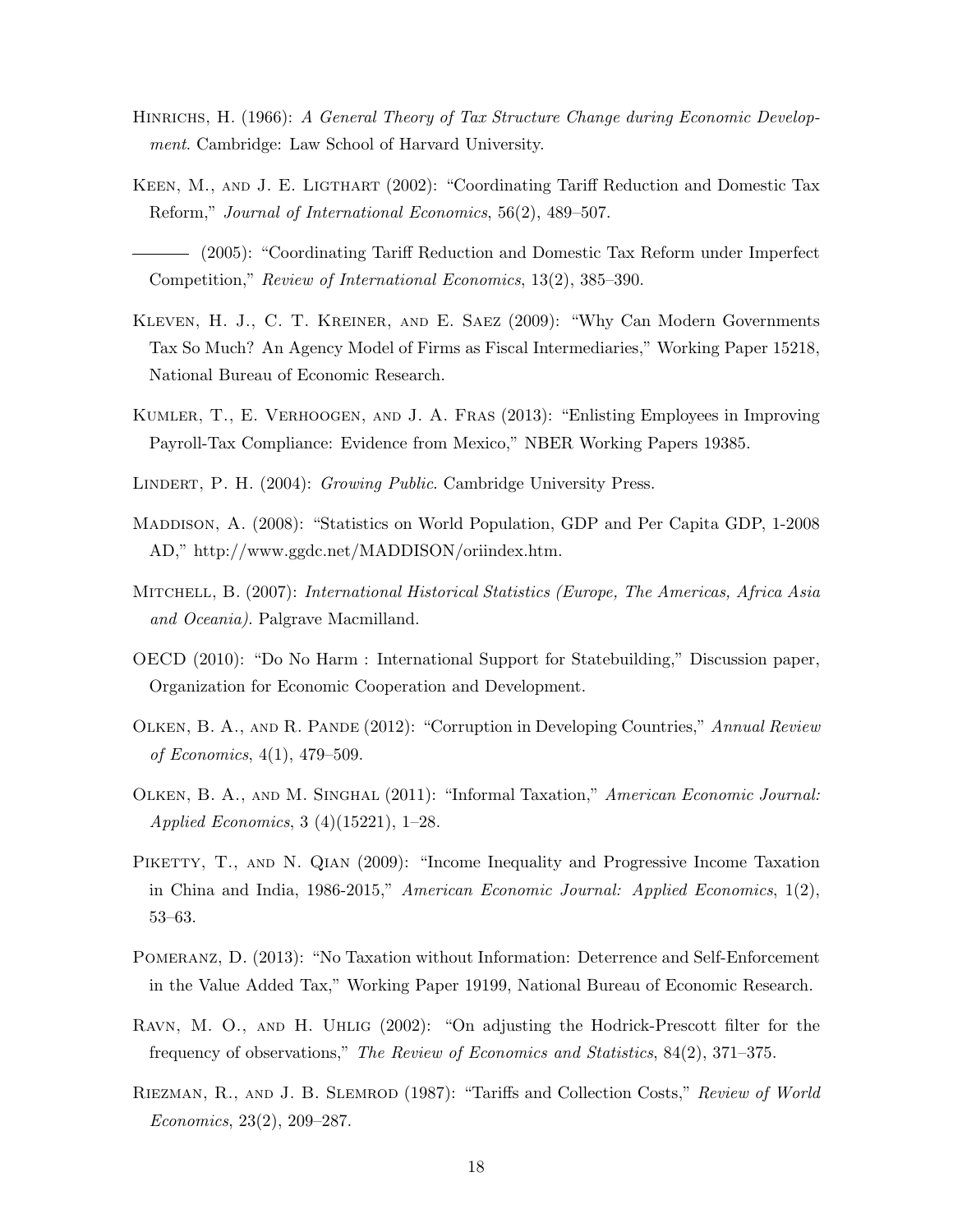- SACHS, J., ET AL. (2005): "UN Millennium Development Project Investing in Development : A Practical Plan to Achievet Goals.," United Nations, New York.
- SCHNEIDER, F., AND D. H. ENSTE (2000): "Shadow Economies: Size, Causes, and Consequences," Journal of Economic Literature, 38(1), 77–114.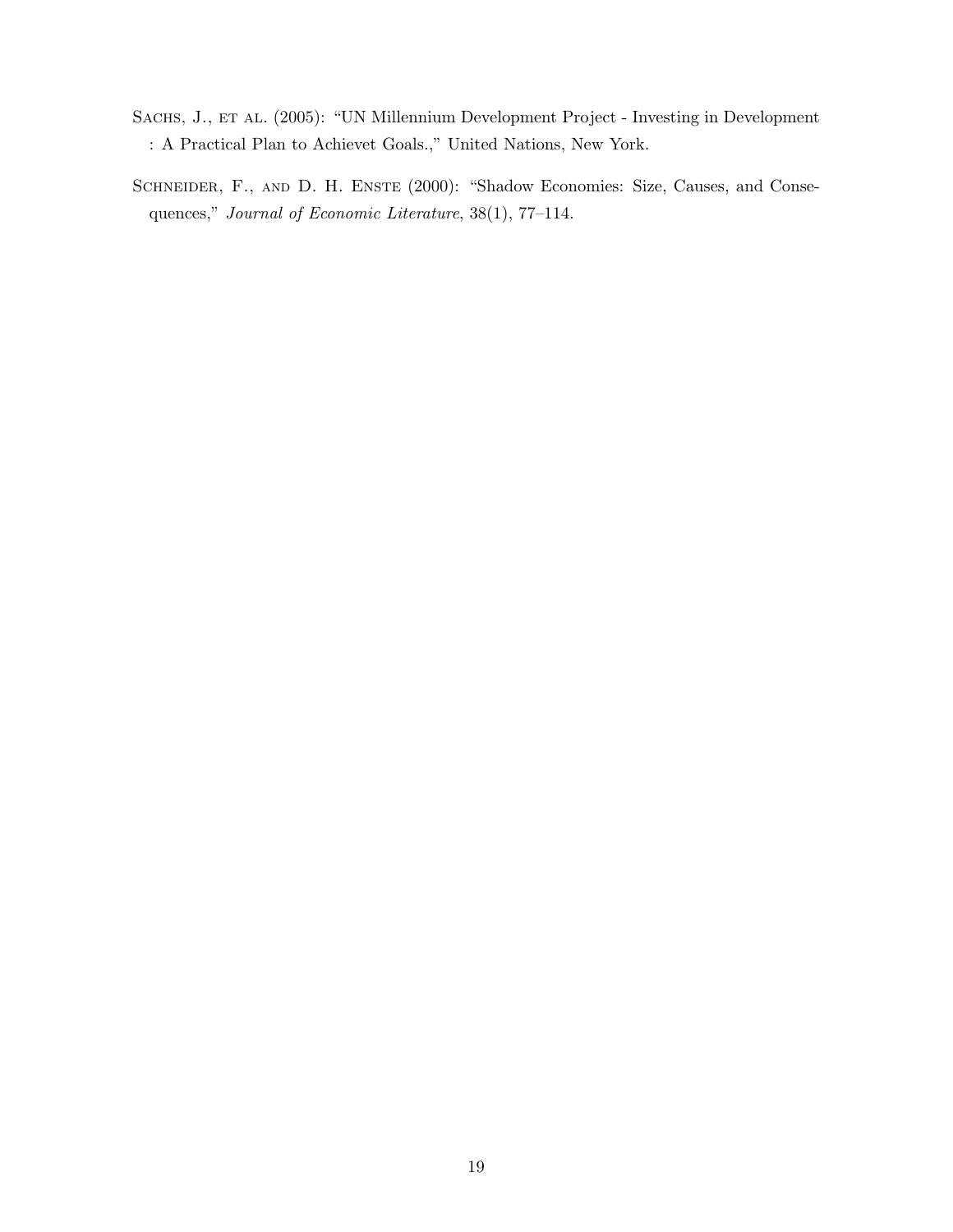

Figure 1: Evolution of Total and Trade Tax Revenues since 1970 by Level of Development (a) Total Tax Revenues

(b) Trade Tax Revenues



Notes: Each bar represents a mean taken over the 29 High Income Countries, 28 Middle Income Countries and 30 Low Income Countries for which data on total and trade tax revenues is available in all decades. Each country is given equal weight in the mean. Countries are categorized by their level of economic development in 2006, see the text for a description of the data used and the country income groups. 20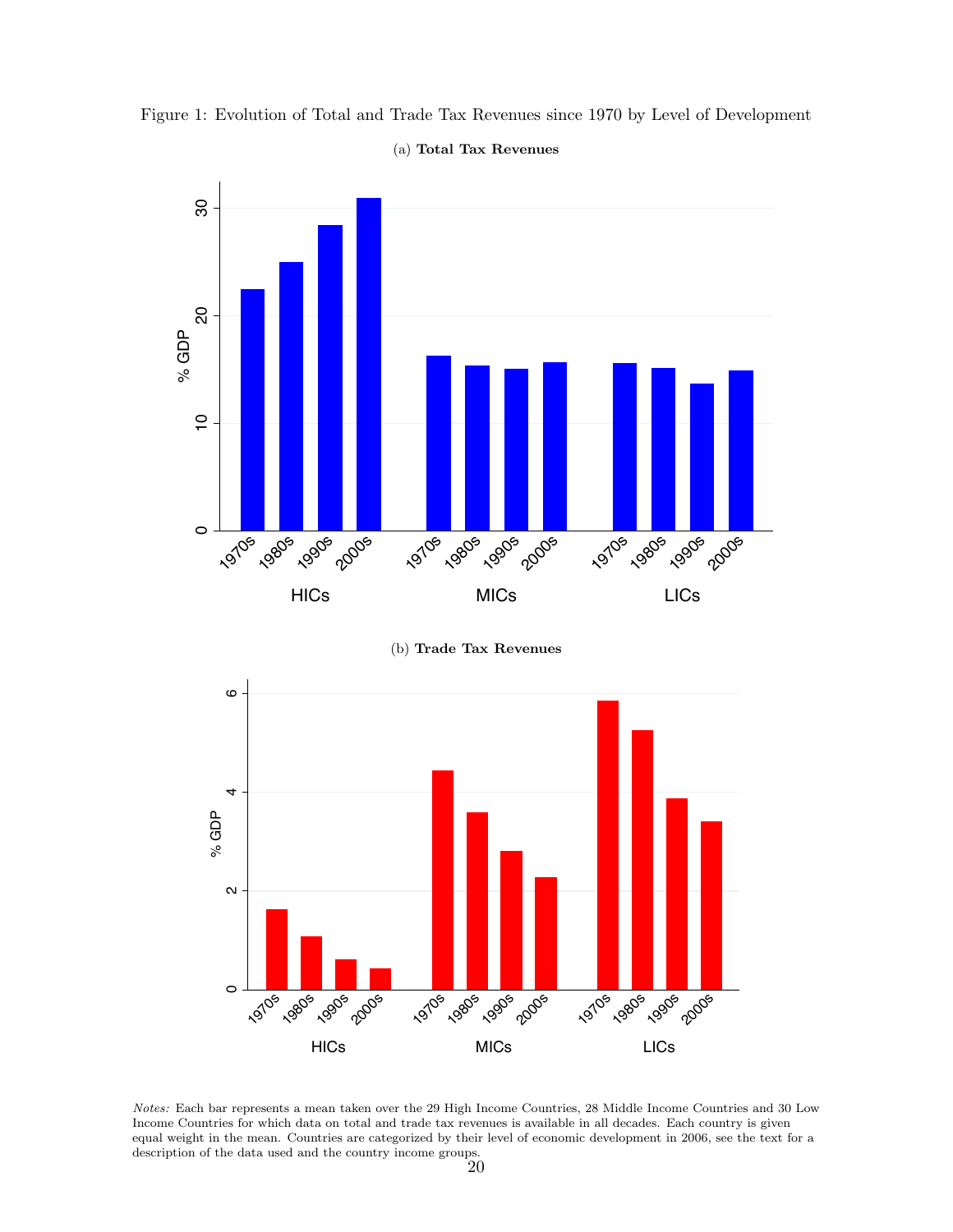Figure 2: Definition of Trade Liberalization Episodes and Fiscal Recovery: Example of Guatemala



Notes: The figure illustrates our method for constructing episodes of trade liberalization and the fiscal recovery variable. The vertical red line shows the start of the episode, the blue line its end and the green line the year of recovery. See the text for a description of the dataset used.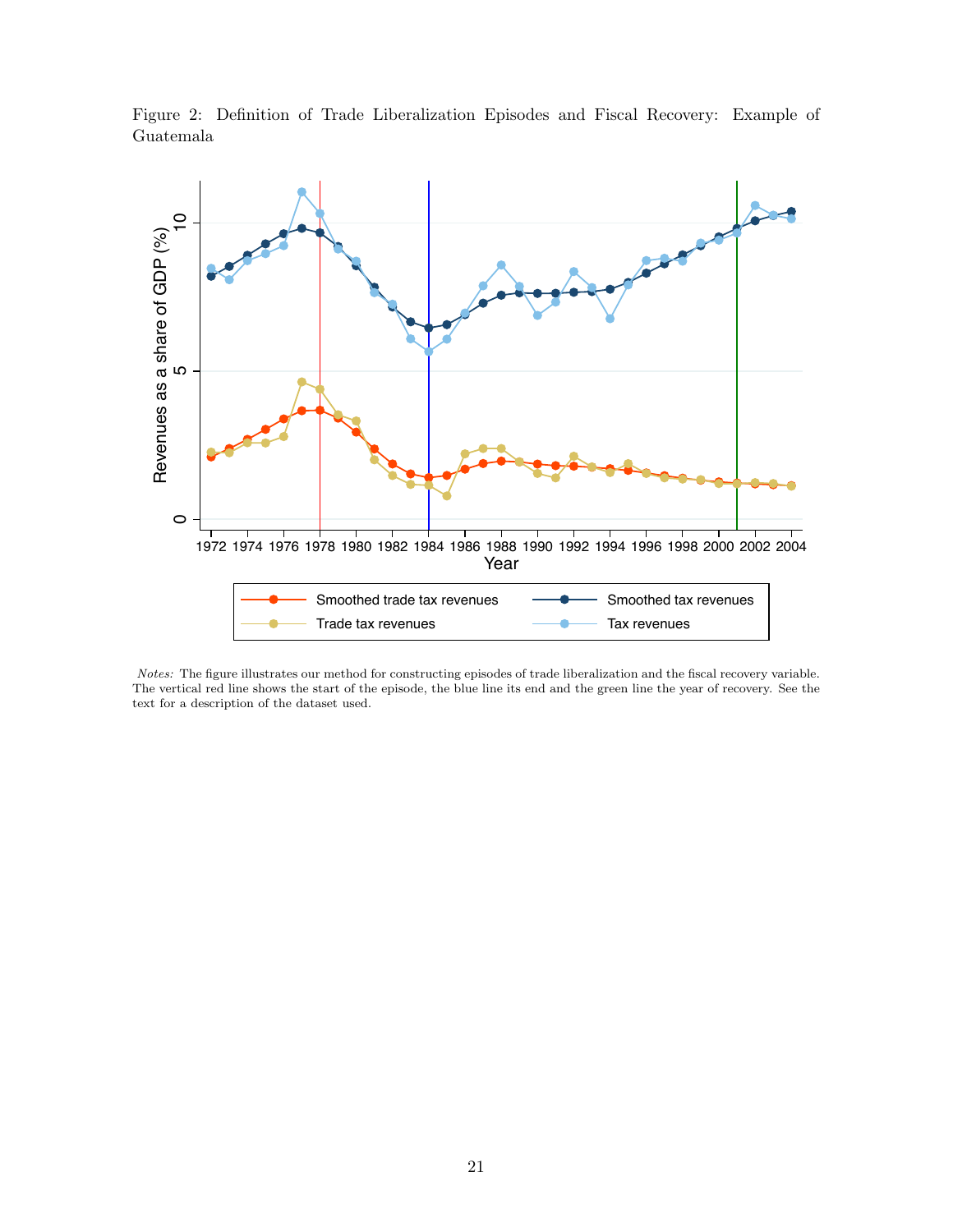|           |                                                | <b>HICs</b>                |                                                                     |                  | <b>MICs</b>                               |                |      | LICs                                 |                                                   |
|-----------|------------------------------------------------|----------------------------|---------------------------------------------------------------------|------------------|-------------------------------------------|----------------|------|--------------------------------------|---------------------------------------------------|
|           | Total tax<br>$\begin{pmatrix} 1 \end{pmatrix}$ | Trade tax<br>$\widehat{c}$ | $\widehat{\mathcal{C}}$                                             |                  | Total tax Trade tax<br>$\widehat{\Theta}$ | GDP<br>$\odot$ |      | Total tax Trade tax<br>$\circledast$ | $\widehat{\mathcal{C}}_{\mathbf{G}}^{\mathbf{B}}$ |
| 1830-1839 | 6.6                                            |                            |                                                                     |                  |                                           |                |      |                                      |                                                   |
| 1860-1869 |                                                |                            | $\begin{array}{c} 1674.5 \\ 2161.2 \\ 2334.6 \\ 3504.6 \end{array}$ |                  |                                           |                |      |                                      |                                                   |
| 1890-1899 | 8.6                                            |                            |                                                                     |                  |                                           |                |      |                                      |                                                   |
| 1920-1929 | 12.7                                           | 2.3                        |                                                                     | 11.5             | $2.\overline{3}$                          | 1658.5         |      |                                      |                                                   |
| 1950-1959 | 16.9                                           | 2.0                        | 5702.8                                                              | $9.\overline{5}$ | 2.2                                       | 1734.2         |      |                                      |                                                   |
| 1970-1979 | 22.2                                           | $1.6\phantom{0}$           | 0754.0                                                              | 15.9             | 4.2                                       | 3286.7         | 15.6 | 5.9                                  |                                                   |
| 2000-2006 | 27.6                                           | 0.6                        | 6219.8                                                              | 16.1             | 2.3                                       | 4069.0         | 14.0 | 3.1                                  | 970.3<br>928.9                                    |

Table 1: Evolution of Tax Ratios, Tax Structures and GDP since 1830 by Level of Development Table 1: Evolution of Tax Ratios, Tax Structures and GDP since 1830 by Level of Development

*Notes*: Each value is a mean over a decade. The table presents descriptive statistics on total and trade tax revenues as a share of GDP and GDP per capita. Countries are categorized by their level of economic development GDP and GDP per capita. Countries are categorized by their level of economic development in 2006, see the text for a description of the data and the country income groups. Each country is given equal weight in the mean. The number of observations in each decade from the top to bottom is (i) HICs: 3, 4,9, 12, 18, 25; (ii) MICs: 5, 12, 30, 43; (iii) LICs: 30, 40.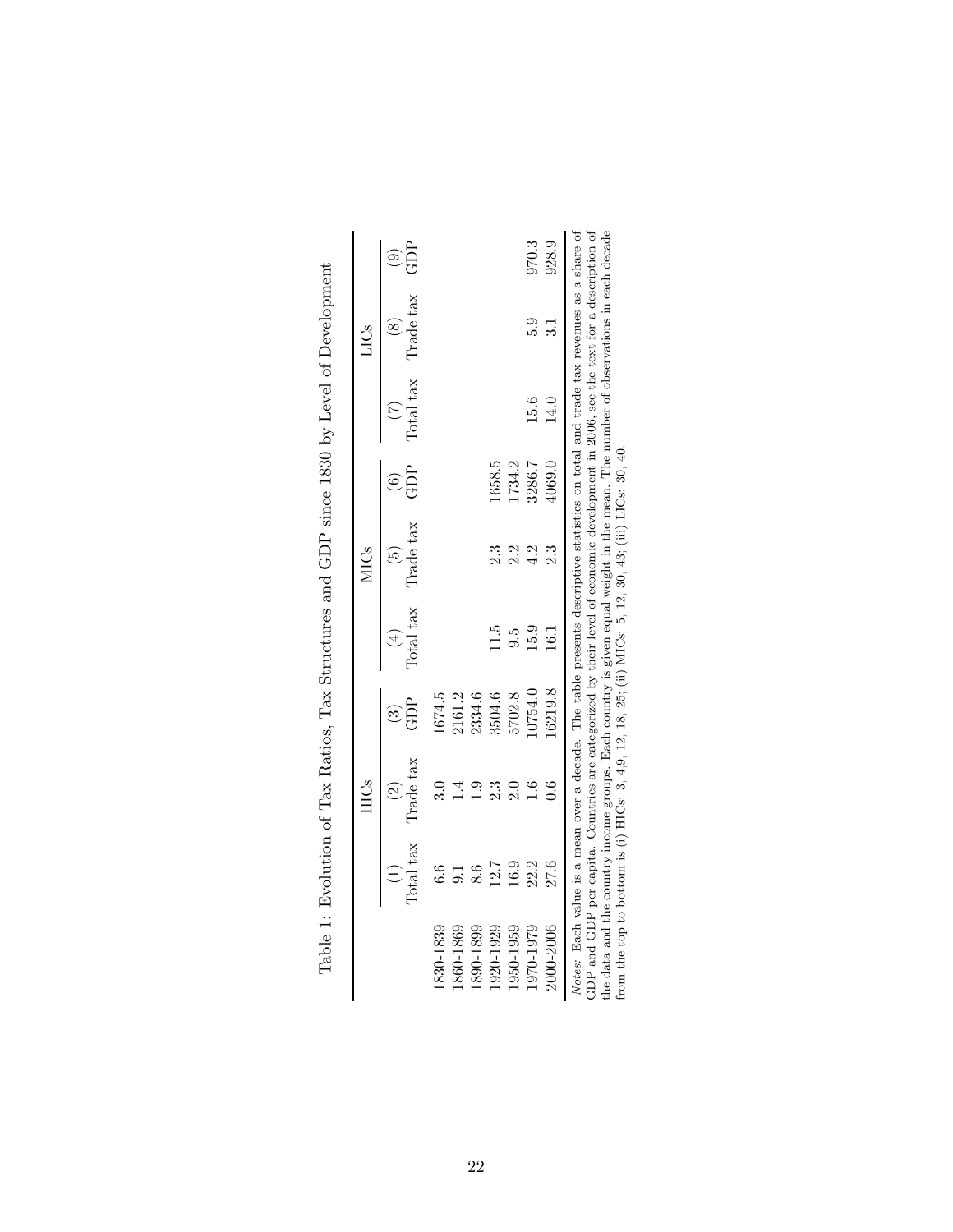| 877.0<br>GDP<br>$\odot$<br>Trade tax<br>3.9<br>С.<br>С<br>3.4<br>Total tax<br>15.6<br>13.7<br>$\frac{9}{4}$<br>$\frac{1}{5}$<br>3346.2<br>1115.9<br>3196.3<br>3732.3<br>GDP<br>$\widehat{\mathbf{e}}$<br>Trade tax<br>2.8<br>Iotal tax<br>5.7<br>c3<br>15.4<br>$\frac{1}{2}$<br>5430.2<br>8272.8<br>2741.4<br>1016.0<br>GDP<br>Trade tax<br>Total tax<br>22.5<br>28.4<br>25.0<br>$\frac{31.0}{2}$<br>2000-2006<br>9701979<br>980-1989<br>990-1999 |  | HICs                                                                                                        |  | <b>MICs</b> |  | LICs |       |
|---------------------------------------------------------------------------------------------------------------------------------------------------------------------------------------------------------------------------------------------------------------------------------------------------------------------------------------------------------------------------------------------------------------------------------------------------|--|-------------------------------------------------------------------------------------------------------------|--|-------------|--|------|-------|
|                                                                                                                                                                                                                                                                                                                                                                                                                                                   |  |                                                                                                             |  |             |  |      |       |
|                                                                                                                                                                                                                                                                                                                                                                                                                                                   |  |                                                                                                             |  |             |  |      | 970.3 |
|                                                                                                                                                                                                                                                                                                                                                                                                                                                   |  |                                                                                                             |  |             |  |      | 946.5 |
|                                                                                                                                                                                                                                                                                                                                                                                                                                                   |  |                                                                                                             |  |             |  |      |       |
|                                                                                                                                                                                                                                                                                                                                                                                                                                                   |  |                                                                                                             |  |             |  |      | 928.3 |
| ow-income countries for which we have data in all decades. Countries are categorized by their level of economic development in $2006$                                                                                                                                                                                                                                                                                                             |  | see the text for a description of the country income groups. Each country is given equal weight in the mean |  |             |  |      |       |

Table 2: Evolution of Tax Ratios, Tax Structures and GDP since 1970 by Level of Development, Fixed Sample of Countries Table 2: Evolution of Tax Ratios, Tax Structures and GDP since 1970 by Level of Development, Fixed Sample of Countries

23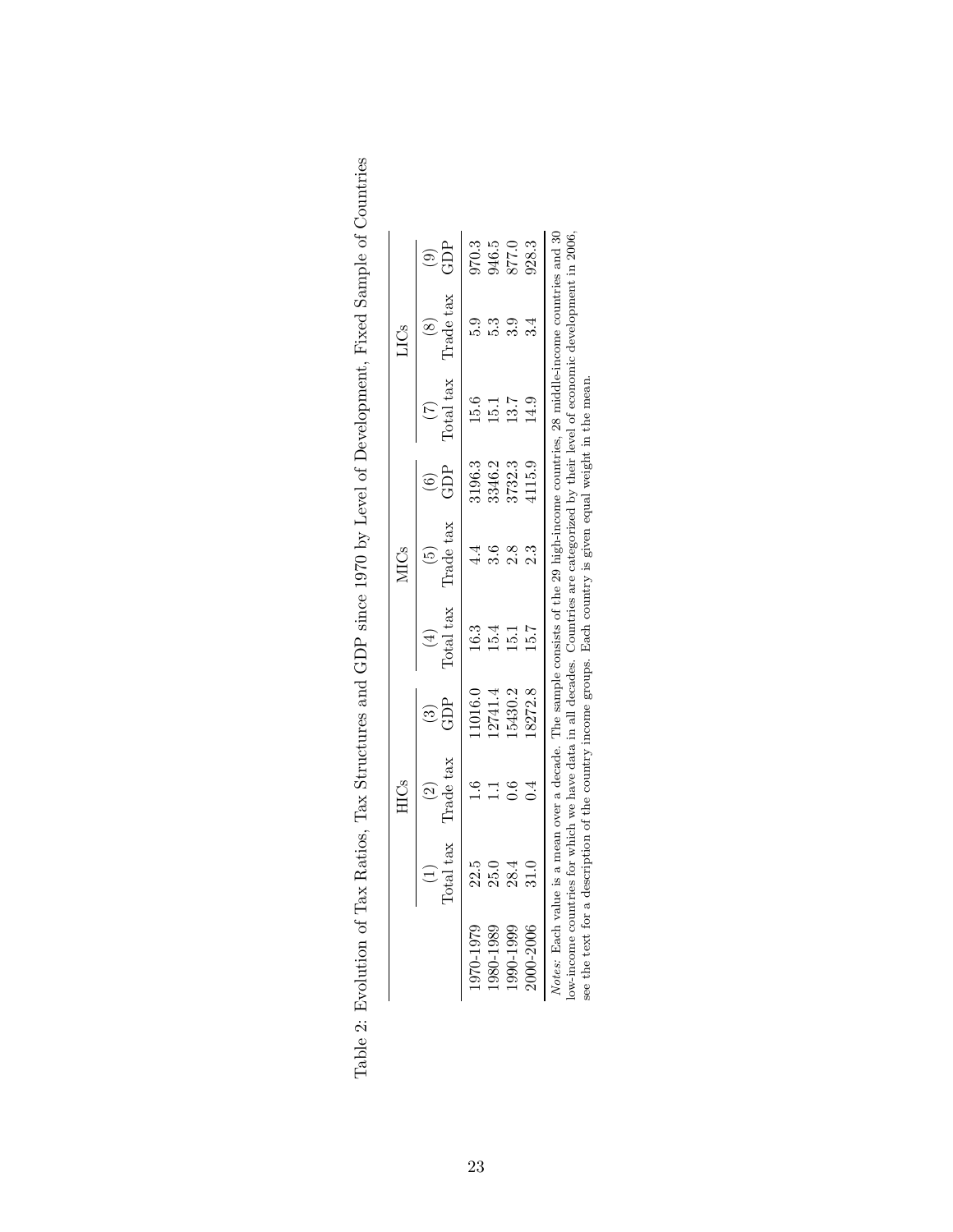|                                                                                                                                                                                                                                                                                                                                                                                                                                                                                         |                                                                                                                                                                                                                                                                                                                                                                                                               |                                                                                                                                                                                                                                                                                                                                                                                 | 1792-1969                                                                                                                                    |                                                                                                                                                                                                                                                                                                                                                   |                                                     |                      | 1970-2006                                                                   |                                                                                                                                                                                                                                                                                                                                                                                                                                                                                         |                                                  |
|-----------------------------------------------------------------------------------------------------------------------------------------------------------------------------------------------------------------------------------------------------------------------------------------------------------------------------------------------------------------------------------------------------------------------------------------------------------------------------------------|---------------------------------------------------------------------------------------------------------------------------------------------------------------------------------------------------------------------------------------------------------------------------------------------------------------------------------------------------------------------------------------------------------------|---------------------------------------------------------------------------------------------------------------------------------------------------------------------------------------------------------------------------------------------------------------------------------------------------------------------------------------------------------------------------------|----------------------------------------------------------------------------------------------------------------------------------------------|---------------------------------------------------------------------------------------------------------------------------------------------------------------------------------------------------------------------------------------------------------------------------------------------------------------------------------------------------|-----------------------------------------------------|----------------------|-----------------------------------------------------------------------------|-----------------------------------------------------------------------------------------------------------------------------------------------------------------------------------------------------------------------------------------------------------------------------------------------------------------------------------------------------------------------------------------------------------------------------------------------------------------------------------------|--------------------------------------------------|
|                                                                                                                                                                                                                                                                                                                                                                                                                                                                                         | Entire Sample<br>$\widehat{\Xi}$                                                                                                                                                                                                                                                                                                                                                                              | countries<br>$\odot$                                                                                                                                                                                                                                                                                                                                                            | $\odot$                                                                                                                                      | <b>MICs</b><br>$\bigoplus$                                                                                                                                                                                                                                                                                                                        | <b>CS</b><br>$\widetilde{\mathbb{G}}$               | countries<br>$\odot$ | $(\zeta)$                                                                   | $\overset{(8)}{\underset{\text{MIGS}}{\sum}}$                                                                                                                                                                                                                                                                                                                                                                                                                                           | $\circledcirc$                                   |
| Size of the episode (GDP points)                                                                                                                                                                                                                                                                                                                                                                                                                                                        | 3.2                                                                                                                                                                                                                                                                                                                                                                                                           |                                                                                                                                                                                                                                                                                                                                                                                 |                                                                                                                                              |                                                                                                                                                                                                                                                                                                                                                   | 2.3                                                 | 3.5                  |                                                                             | $3.1$<br>$2.2$<br>$10$                                                                                                                                                                                                                                                                                                                                                                                                                                                                  |                                                  |
| Length of the episode (years)                                                                                                                                                                                                                                                                                                                                                                                                                                                           |                                                                                                                                                                                                                                                                                                                                                                                                               | $2.3 \over 1.3 \over 1.4 \over 1.5 \over 1.5 \over 1.5 \over 1.5 \over 1.5 \over 1.5 \over 1.5 \over 1.5 \over 1.5 \over 1.5 \over 1.5 \over 1.5 \over 1.5 \over 1.5 \over 1.5 \over 1.5 \over 1.5 \over 1.5 \over 1.5 \over 1.5 \over 1.5 \over 1.5 \over 1.5 \over 1.5 \over 1.5 \over 1.5 \over 1.5 \over 1.5 \over 1.5 \over 1.5 \over 1.5 \over 1.5 \over 1.5 \over 1.5 \$ |                                                                                                                                              | य न न<br>य न न                                                                                                                                                                                                                                                                                                                                    |                                                     | $(2.5)$<br>11        | $2.\overline{3}$<br>$\overline{1}$<br>$\overline{3}$<br>$\overline{1}$      |                                                                                                                                                                                                                                                                                                                                                                                                                                                                                         |                                                  |
| Total tax revenues (% GDP)                                                                                                                                                                                                                                                                                                                                                                                                                                                              |                                                                                                                                                                                                                                                                                                                                                                                                               |                                                                                                                                                                                                                                                                                                                                                                                 |                                                                                                                                              |                                                                                                                                                                                                                                                                                                                                                   |                                                     |                      |                                                                             |                                                                                                                                                                                                                                                                                                                                                                                                                                                                                         |                                                  |
| Trade tax revenues $(\%$ GDP)                                                                                                                                                                                                                                                                                                                                                                                                                                                           | $\begin{array}{l} (3,3) \\ (3,2) \\ (4,3) \\ (5,4) \\ (6,5) \\ (7,4) \\ (8,5) \\ (9,4) \\ (1,3) \\ (1,4) \\ (1,4) \\ (1,3) \\ (1,4) \\ (1,4) \\ (1,4) \\ (1,3) \\ (1,4) \\ (1,4) \\ (1,4) \\ (1,4) \\ (1,4) \\ (1,4) \\ (1,4) \\ (1,4) \\ (1,4) \\ (1,4) \\ (1,4) \\ (1,4) \\ (1,4) \\ (1,4) \\ (1,4) \\ (1,4) \\ (1,4) \\ (1,4) \\ (1,4) \\ (1,$                                                             |                                                                                                                                                                                                                                                                                                                                                                                 | $1.9$<br>$1.9$<br>$1.9$<br>$1.9$<br>$1.9$<br>$1.9$<br>$1.9$<br>$1.9$<br>$1.9$<br>$1.9$<br>$1.9$<br>$1.9$<br>$1.9$<br>$1.9$<br>$1.9$<br>$1.9$ | $\begin{array}{l} (7) \\ 15.2 \\ (6.3) \\ 7.8 \\ (7.4) \\ (8.4) \\ (1.4) \\ (1.4) \\ (1.4) \\ (1.4) \\ (1.4) \\ (1.4) \\ (1.4) \\ (1.4) \\ (1.4) \\ (1.4) \\ (1.4) \\ (1.4) \\ (1.4) \\ (1.4) \\ (1.4) \\ (1.4) \\ (1.4) \\ (1.4) \\ (1.4) \\ (1.4) \\ (1.4) \\ (1.4) \\ (1.4) \\ (1.4) \\ (1.4) \\ (1.4) \\ (1.4) \\ (1.4) \\ (1.4) \\ (1.4) \\$ |                                                     |                      | $\begin{array}{c} (3) \\ 24.7 \\ 10.1 \\ 2.6 \\ (1.2) \\ 100.0 \end{array}$ | $\begin{array}{c} \textcircled{\tiny 12.2}\\ \textcircled{\tiny 22.2}\\ \textcircled{\tiny 5.4.6}\\ \textcircled{\tiny 6.5.4}\\ \textcircled{\tiny 7.4.6}\\ \textcircled{\tiny 8.6}\\ \textcircled{\tiny 9.4.6}\\ \textcircled{\tiny 14.6.6}\\ \textcircled{\tiny 15.4.6}\\ \textcircled{\tiny 16.6.6}\\ \textcircled{\tiny 16.6.6}\\ \textcircled{\tiny 16.6.6}\\ \textcircled{\tiny 17.6.6}\\ \textcircled{\tiny 18.6.6}\\ \textcircled{\tiny 16.6.6}\\ \textcircled{\tiny 16.6.6}\\$ | 8 8 7 2 9 9 9 9 9 9 9 9<br>3 9 9 9 9 9 9 9 9 9 9 |
| % Pre-empted episodes                                                                                                                                                                                                                                                                                                                                                                                                                                                                   | (24.8)                                                                                                                                                                                                                                                                                                                                                                                                        | 25.0<br>$\begin{array}{c} (1.6) \\ 6.5 \end{array}$                                                                                                                                                                                                                                                                                                                             | 50.0                                                                                                                                         | (8.1)                                                                                                                                                                                                                                                                                                                                             | $\begin{array}{c} 1.6 \\ -1.0 \end{array}$<br>(0.0) | (25.0)               | $\bigodot$                                                                  | (6.81)                                                                                                                                                                                                                                                                                                                                                                                                                                                                                  | 24.6)                                            |
| Number of observations<br>Number of countries<br>Number of episodes                                                                                                                                                                                                                                                                                                                                                                                                                     | 5206<br>140<br>110                                                                                                                                                                                                                                                                                                                                                                                            | 1862<br>$38^{\circ}$<br>28                                                                                                                                                                                                                                                                                                                                                      | 178<br>$\mathbf{C}$<br>4                                                                                                                     | 1152<br>25<br>$\Omega$                                                                                                                                                                                                                                                                                                                            | 532<br>$\circ$<br>⊝                                 | 3344<br>102<br>82    | 927<br>S<br>S                                                               | 224<br>36<br>$\overline{4}$                                                                                                                                                                                                                                                                                                                                                                                                                                                             | 193<br>55<br>$\ddot{3}$                          |
| income group under consideration. Column 1 presents results for the entire sample of episodes. In columns 2 to 5 (respectively 6 to 9), we present results<br>Notes: Mean (standard error). The table presents descriptive statistics on our sample of 140 episodes of decrease in trade tax revenues.<br>revenues are measured at the start of the<br>considering only the period 1792-1969 (r<br>text for a description of the dataset and<br>the country's income group at the start | espectively 1970-2006). HICs (columns 3 and 7), MICs (columns 4 and 8) and LICs (columns 5 and 9) are defined using<br>of the episode. Episodes are obtained on data smoothed using a HP filter with a smoothing parameter of 6.25. See the<br>e episode. The number of observations refers to the number of observations in our data set for the period and country<br>the method used to construct episodes |                                                                                                                                                                                                                                                                                                                                                                                 |                                                                                                                                              |                                                                                                                                                                                                                                                                                                                                                   |                                                     |                      |                                                                             | Total and trade tax                                                                                                                                                                                                                                                                                                                                                                                                                                                                     |                                                  |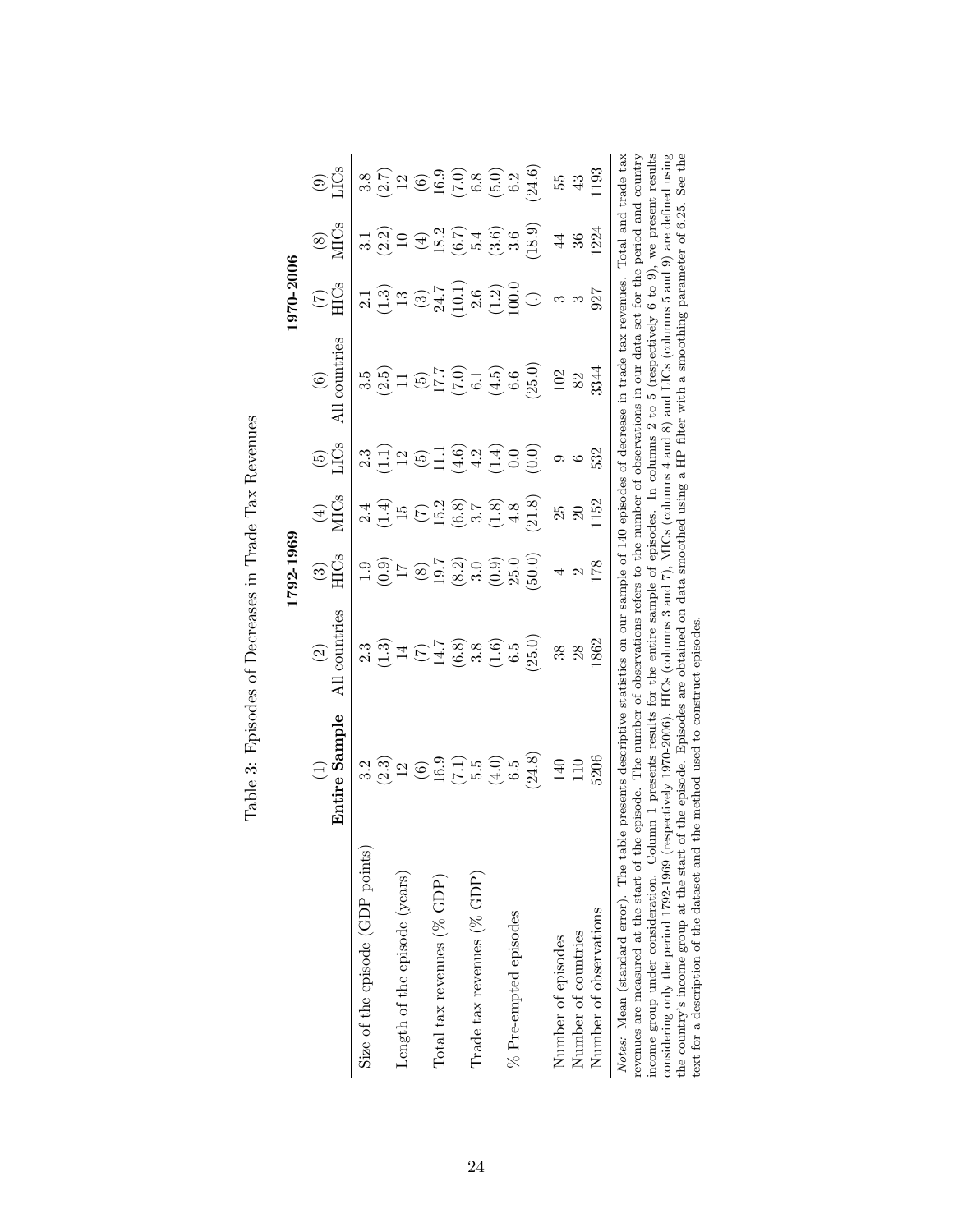|                                                                                                                                                                                                                                                                                                                                                                                                                                                                                                                                                                                                                    |                                                                                                                                                                                                                                                 |                                                 | 1792-1969                                                                                                                                                                                                                                                                                                                                        |                                                                                                                                                                                          |                                                                              |                                         | 1970-2006                      |                                                     |                                                                                                                                                                                |
|--------------------------------------------------------------------------------------------------------------------------------------------------------------------------------------------------------------------------------------------------------------------------------------------------------------------------------------------------------------------------------------------------------------------------------------------------------------------------------------------------------------------------------------------------------------------------------------------------------------------|-------------------------------------------------------------------------------------------------------------------------------------------------------------------------------------------------------------------------------------------------|-------------------------------------------------|--------------------------------------------------------------------------------------------------------------------------------------------------------------------------------------------------------------------------------------------------------------------------------------------------------------------------------------------------|------------------------------------------------------------------------------------------------------------------------------------------------------------------------------------------|------------------------------------------------------------------------------|-----------------------------------------|--------------------------------|-----------------------------------------------------|--------------------------------------------------------------------------------------------------------------------------------------------------------------------------------|
|                                                                                                                                                                                                                                                                                                                                                                                                                                                                                                                                                                                                                    | Entire Sample<br>$\widehat{\Xi}$                                                                                                                                                                                                                | l countries<br>$\widehat{S}$<br>Ц               | HICs<br>$\odot$                                                                                                                                                                                                                                                                                                                                  | <b>MICs</b><br>$\bigoplus$                                                                                                                                                               | LICs<br>$\widetilde{\Xi}$                                                    | All countries<br>$\widehat{\mathbf{e}}$ | <b>HICs</b><br>$\widetilde{C}$ | $\overset{(8)}{\text{MCS}}$                         | <b>CS</b><br>$\circledcirc$                                                                                                                                                    |
| Size of the episode (GDP points)                                                                                                                                                                                                                                                                                                                                                                                                                                                                                                                                                                                   | 3.2                                                                                                                                                                                                                                             |                                                 |                                                                                                                                                                                                                                                                                                                                                  |                                                                                                                                                                                          |                                                                              |                                         | 2.4                            |                                                     |                                                                                                                                                                                |
|                                                                                                                                                                                                                                                                                                                                                                                                                                                                                                                                                                                                                    |                                                                                                                                                                                                                                                 | $2.4$<br>$(1.4)$<br>$1.5$<br>$(7.0)$<br>$(7.0)$ | $\begin{array}{c} 1.4 \\[-4pt] (0.4) \\[-4pt] (1.3) \\[-4pt] (1.3) \\[-4pt] (1.3) \\[-4pt] (1.3) \\[-4pt] (1.3) \\[-4pt] (1.3) \\[-4pt] (1.3) \\[-4pt] (1.3) \\[-4pt] (1.3) \\[-4pt] (1.3) \\[-4pt] (1.3) \\[-4pt] (1.3) \\[-4pt] (1.3) \\[-4pt] (1.3) \\[-4pt] (1.3) \\[-4pt] (1.3) \\[-4pt] (1.3) \\[-4pt] (1.3) \\[-4pt] (1.3) \\[-4pt] (1.3$ | $\begin{array}{c} 2.6 \\ 1.5 \\ 1.5 \\ \hline \end{array} \quad \begin{array}{c} 2.6 \\ 1.5 \\ 2.2 \\ \hline \end{array} \quad \begin{array}{c} 2.6 \\ 0.8 \\ 4.1 \\ \hline \end{array}$ | $2.\overline{8}$<br>$0.\overline{8}$<br>$1.\overline{6}$<br>$0.\overline{1}$ | $3.4$<br>$0.5$<br>$1$                   |                                | $3.1$<br>$2.1$ )<br>$19$<br>$7.8$<br>$5.1$<br>$5.1$ | $\begin{array}{c} 3.8 \\ 2.9 \\ 2.1 \end{array}$ $\begin{array}{c} 2.9 \\ 2.1 \end{array}$ $\begin{array}{c} 2.9 \\ 2.1 \end{array}$ $\begin{array}{c} 2.9 \\ 2.1 \end{array}$ |
| Length of the episode (years)                                                                                                                                                                                                                                                                                                                                                                                                                                                                                                                                                                                      |                                                                                                                                                                                                                                                 |                                                 |                                                                                                                                                                                                                                                                                                                                                  |                                                                                                                                                                                          |                                                                              |                                         |                                |                                                     |                                                                                                                                                                                |
|                                                                                                                                                                                                                                                                                                                                                                                                                                                                                                                                                                                                                    | $(2.3)$<br>$(6.7)$<br>$(6.8)$<br>$(6.4)$                                                                                                                                                                                                        |                                                 |                                                                                                                                                                                                                                                                                                                                                  |                                                                                                                                                                                          |                                                                              | $(6)$<br>17.6<br>(6.6)                  |                                |                                                     |                                                                                                                                                                                |
| Total tax revenues (% GDP)                                                                                                                                                                                                                                                                                                                                                                                                                                                                                                                                                                                         |                                                                                                                                                                                                                                                 |                                                 |                                                                                                                                                                                                                                                                                                                                                  |                                                                                                                                                                                          |                                                                              |                                         |                                |                                                     |                                                                                                                                                                                |
|                                                                                                                                                                                                                                                                                                                                                                                                                                                                                                                                                                                                                    |                                                                                                                                                                                                                                                 |                                                 |                                                                                                                                                                                                                                                                                                                                                  |                                                                                                                                                                                          | (5.3)                                                                        |                                         |                                |                                                     |                                                                                                                                                                                |
| Trade tax revenues (% GDP)                                                                                                                                                                                                                                                                                                                                                                                                                                                                                                                                                                                         |                                                                                                                                                                                                                                                 |                                                 |                                                                                                                                                                                                                                                                                                                                                  |                                                                                                                                                                                          | 3.9                                                                          | 5.9                                     |                                |                                                     |                                                                                                                                                                                |
|                                                                                                                                                                                                                                                                                                                                                                                                                                                                                                                                                                                                                    | $\left(\frac{1}{4}\right)$                                                                                                                                                                                                                      | (1.6)                                           | (0.6)                                                                                                                                                                                                                                                                                                                                            | (1.8)                                                                                                                                                                                    | $\frac{1}{1}$                                                                | (4.7)                                   | (1.7)                          | (2.7)                                               |                                                                                                                                                                                |
| Number of episodes                                                                                                                                                                                                                                                                                                                                                                                                                                                                                                                                                                                                 | 96                                                                                                                                                                                                                                              | 27                                              | $\mathcal{C}$                                                                                                                                                                                                                                                                                                                                    | $\overline{0}$                                                                                                                                                                           | అ                                                                            | ස                                       | $\mathbf{\mathcal{C}}$         | 34                                                  | ೫                                                                                                                                                                              |
| Number of countries                                                                                                                                                                                                                                                                                                                                                                                                                                                                                                                                                                                                | 80                                                                                                                                                                                                                                              |                                                 |                                                                                                                                                                                                                                                                                                                                                  | $\frac{5}{1}$                                                                                                                                                                            | LC.                                                                          | 3                                       | $\mathbf{\Omega}$              | 29                                                  | $\overline{29}$                                                                                                                                                                |
| MICs (columns 4 and 8) and LICs (columns 5 and 9) are defined using the country income group at the start of the episode. Episodes are obtained on data<br>smoothed using a HP filter with a smoothing parameter of 6.25. See the text for a description of the dataset and the methods used to construct episodes and<br>pisodes. In columns 2 to 5 (respectively 6 to 9), we present results considering only the period 1792-1969 (respectively 1970-2006). HICs (columns 3 and 7).<br>determine potential causes of the episodes.<br>with a change in trade policy. Total<br>Notes: Mean (standard error). The | table presents descriptive statistics on the sample of episodes of decrease in trade tax revenues which we can associate<br>and trade tax revenues are measured at the start of the episode. Column 1 presents results for the entire sample of |                                                 |                                                                                                                                                                                                                                                                                                                                                  |                                                                                                                                                                                          |                                                                              |                                         |                                |                                                     |                                                                                                                                                                                |

| i<br>$\vdots$<br>I                                                                                                                             |
|------------------------------------------------------------------------------------------------------------------------------------------------|
| ו<br>ו<br>'<br>$\overline{ }$                                                                                                                  |
| ł<br>$\frac{1}{3}$<br>くら<br>l<br>$\frac{1}{2}$ , $\frac{1}{2}$ , $\frac{1}{2}$ , $\frac{1}{2}$ , $\frac{1}{2}$ , $\frac{1}{2}$ , $\frac{1}{2}$ |
| .<br>.<br>.<br>ו<br>ו<br>į<br>j<br>.<br>.<br>.<br>.<br>S<br>C<br>C<br>C<br>١<br>່ໄ<br>I                                                        |
| ì<br>)<br> <br> <br>į<br>$\frac{1}{1}$<br>$\frac{1}{4}$<br>ļ                                                                                   |
| i<br> <br> <br>I                                                                                                                               |
| ) 2011 - 2012 - 2013 - 2014 - 2015 - 2016 - 2017 - 2017 - 2017 - 2017 - 2017 - 2017 - 2017 - 2017 - 2017 - 20<br>ļ<br>l                        |
| $\ddot{\phantom{0}}$                                                                                                                           |
| $\overline{\phantom{a}}$                                                                                                                       |
|                                                                                                                                                |
| j<br>$\frac{1}{2}$<br>י<br>י<br>ļ<br>י<br> <br> <br> <br> <br>l<br>ļ                                                                           |
|                                                                                                                                                |
| $\frac{1}{2}$<br>.<br> <br>                                                                                                                    |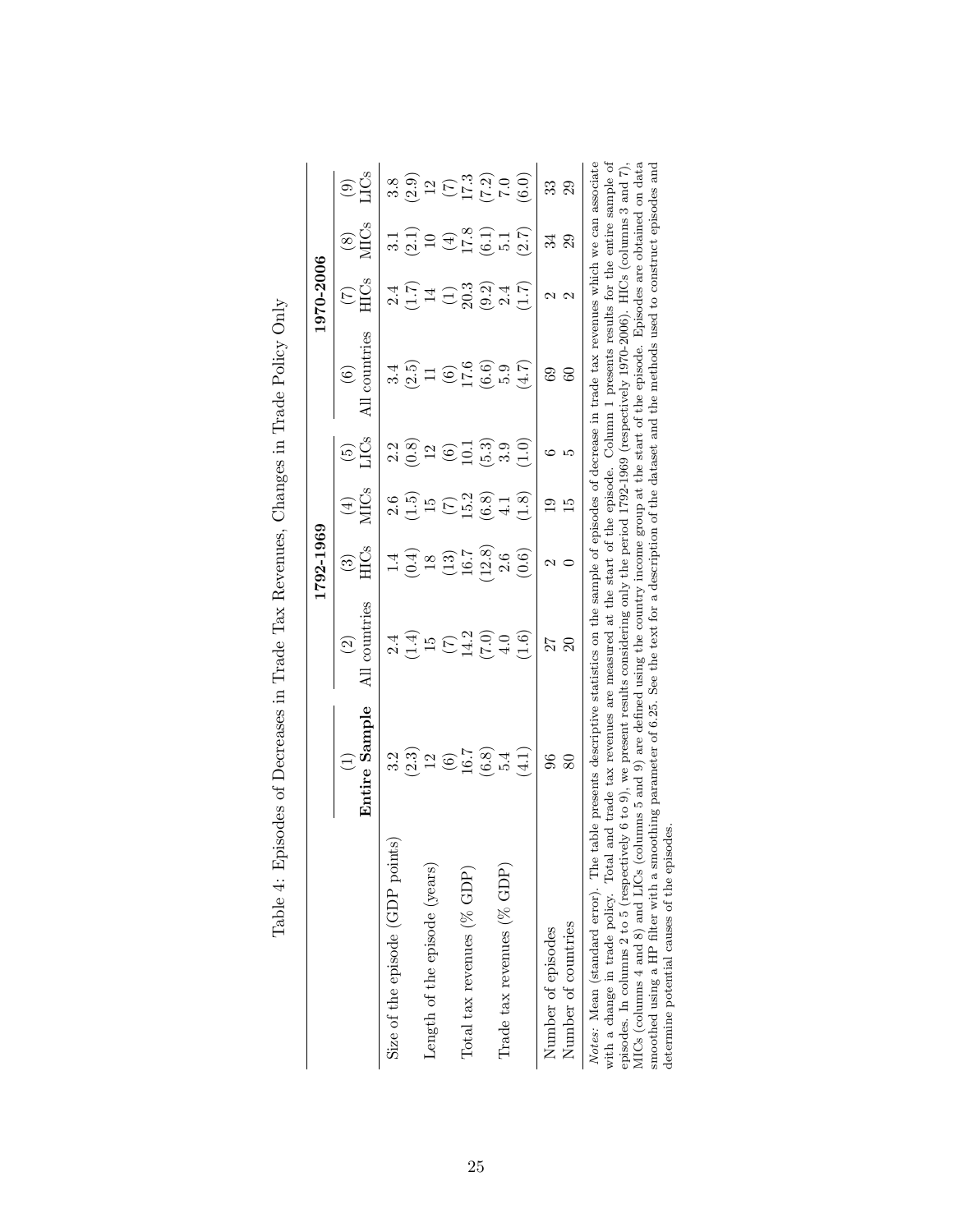|                                                                                                                                                                                                                                                                                                                                                                                                                                                                                                               |                                                                                                                                                                                                                                       |                                                                 | 1792-1969                                            |                                                                                                                                                                                                                                                 |                                                                                                                                                                                                                                                                                       |                                                                                                                                                                                                                                                                                                                        | 1970-2006                      |                                                                                                    |                                                                                                                                                                                                                                                                                                                                                                                   |
|---------------------------------------------------------------------------------------------------------------------------------------------------------------------------------------------------------------------------------------------------------------------------------------------------------------------------------------------------------------------------------------------------------------------------------------------------------------------------------------------------------------|---------------------------------------------------------------------------------------------------------------------------------------------------------------------------------------------------------------------------------------|-----------------------------------------------------------------|------------------------------------------------------|-------------------------------------------------------------------------------------------------------------------------------------------------------------------------------------------------------------------------------------------------|---------------------------------------------------------------------------------------------------------------------------------------------------------------------------------------------------------------------------------------------------------------------------------------|------------------------------------------------------------------------------------------------------------------------------------------------------------------------------------------------------------------------------------------------------------------------------------------------------------------------|--------------------------------|----------------------------------------------------------------------------------------------------|-----------------------------------------------------------------------------------------------------------------------------------------------------------------------------------------------------------------------------------------------------------------------------------------------------------------------------------------------------------------------------------|
|                                                                                                                                                                                                                                                                                                                                                                                                                                                                                                               | Entire Sample<br>$\bigoplus$                                                                                                                                                                                                          | l countries<br>$\odot$                                          | $\frac{(3)}{ECS}$                                    | $\frac{4}{2}$                                                                                                                                                                                                                                   | $\widetilde{\omega}$                                                                                                                                                                                                                                                                  | countries<br>$\odot$                                                                                                                                                                                                                                                                                                   | <b>HICs</b><br>$\widetilde{C}$ | $\frac{(8)}{MCS}$                                                                                  | $\widehat{\mathcal{C}}$                                                                                                                                                                                                                                                                                                                                                           |
| $%$ Episodes with no fall in total tax revenues                                                                                                                                                                                                                                                                                                                                                                                                                                                               |                                                                                                                                                                                                                                       |                                                                 |                                                      |                                                                                                                                                                                                                                                 | 33.3                                                                                                                                                                                                                                                                                  | 44.1                                                                                                                                                                                                                                                                                                                   | 0.00                           |                                                                                                    |                                                                                                                                                                                                                                                                                                                                                                                   |
|                                                                                                                                                                                                                                                                                                                                                                                                                                                                                                               |                                                                                                                                                                                                                                       |                                                                 |                                                      |                                                                                                                                                                                                                                                 |                                                                                                                                                                                                                                                                                       |                                                                                                                                                                                                                                                                                                                        |                                |                                                                                                    |                                                                                                                                                                                                                                                                                                                                                                                   |
| $\%$ Episodes with no fiscal recovery                                                                                                                                                                                                                                                                                                                                                                                                                                                                         |                                                                                                                                                                                                                                       |                                                                 |                                                      |                                                                                                                                                                                                                                                 |                                                                                                                                                                                                                                                                                       |                                                                                                                                                                                                                                                                                                                        |                                |                                                                                                    |                                                                                                                                                                                                                                                                                                                                                                                   |
|                                                                                                                                                                                                                                                                                                                                                                                                                                                                                                               | $47.1$<br>$45.0$<br>$65.0$<br>$7.1$<br>$65.0$<br>$7.1$<br>$7.0$<br>$7.1$<br>$7.0$<br>$7.0$<br>$7.0$<br>$7.0$<br>$7.0$<br>$7.0$<br>$7.0$<br>$7.0$<br>$7.0$<br>$7.0$<br>$7.0$<br>$7.0$<br>$7.0$                                         | 5<br>5 5 5 7 7 7 9 9 9 8 9 9 9 4 4<br>5 6 7 7 7 9 9 9 8 9 9 4 5 | $50.0$<br>$57.7$ )<br>$0.0$<br>$0.0$<br>$0.0$<br>$0$ | $G_0 = 0.5$ $G_1 = 0.5$ $G_2 = 0.5$ $G_3 = 0.5$ $G_4 = 0.5$ $G_5 = 0.5$ $G_6 = 0.5$ $G_7 = 0.5$ $G_8 = 0.5$ $G_9 = 0.5$ $G_9 = 0.5$ $G_1 = 0.5$ $G_2 = 0.5$ $G_3 = 0.5$ $G_4 = 0.5$ $G_5 = 0.5$ $G_6 = 0.5$ $G_7 = 0.5$ $G_8 = 0.5$ $G_9 = 0.5$ | $\begin{array}{l} 0.00000 \\ 0.000000 \\ 0.000000 \\ 0.00000 \\ 0.00000 \\ 0.00000 \\ 0.00000 \\ 0.00000 \\ 0.00000 \\ 0.00000 \\ 0.00000 \\ 0.00000 \\ 0.00000 \\ 0.00000 \\ 0.00000 \\ 0.00000 \\ 0.00000 \\ 0.00000 \\ 0.00000 \\ 0.00000 \\ 0.00000 \\ 0.00000 \\ 0.00000 \\ 0.0$ | $\begin{array}{l} (1,3,4) \\ (1,3,4) \\ (1,3,4) \\ (1,4,4) \\ (1,4,4) \\ (1,4,4) \\ (1,4,4) \\ (1,4,4) \\ (1,4,4) \\ (1,4,4) \\ (1,4,4) \\ (1,4,4) \\ (1,4,4) \\ (1,4,4) \\ (1,4,4) \\ (1,4,4) \\ (1,4,4) \\ (1,4,4) \\ (1,4,4) \\ (1,4,4) \\ (1,4,4) \\ (1,4,4) \\ (1,4,4) \\ (1,4,4) \\ (1,4,4) \\ (1,4,4) \\ (1,4,$ | (0.00000)                      |                                                                                                    | $\begin{array}{l} \mathbf{32.59} \\ \mathbf{33.99} \\ \mathbf{34.99} \\ \mathbf{35.10} \\ \mathbf{36.99} \\ \mathbf{37.10} \\ \mathbf{38.99} \\ \mathbf{49.10} \\ \mathbf{50.10} \\ \mathbf{61.10} \\ \mathbf{71.10} \\ \mathbf{82.10} \\ \mathbf{93.10} \\ \mathbf{10.10} \\ \mathbf{11.10} \\ \mathbf{12.10} \\ \mathbf{13.10} \\ \mathbf{14.10} \\ \mathbf{15.10} \\ \mathbf{$ |
| Actual recovery time (years)                                                                                                                                                                                                                                                                                                                                                                                                                                                                                  |                                                                                                                                                                                                                                       |                                                                 |                                                      |                                                                                                                                                                                                                                                 |                                                                                                                                                                                                                                                                                       |                                                                                                                                                                                                                                                                                                                        |                                |                                                                                                    |                                                                                                                                                                                                                                                                                                                                                                                   |
|                                                                                                                                                                                                                                                                                                                                                                                                                                                                                                               |                                                                                                                                                                                                                                       |                                                                 | $\odot$                                              |                                                                                                                                                                                                                                                 |                                                                                                                                                                                                                                                                                       |                                                                                                                                                                                                                                                                                                                        | $\widehat{\odot}$              |                                                                                                    |                                                                                                                                                                                                                                                                                                                                                                                   |
| Potential recovery time (years)                                                                                                                                                                                                                                                                                                                                                                                                                                                                               |                                                                                                                                                                                                                                       |                                                                 |                                                      |                                                                                                                                                                                                                                                 |                                                                                                                                                                                                                                                                                       |                                                                                                                                                                                                                                                                                                                        |                                |                                                                                                    |                                                                                                                                                                                                                                                                                                                                                                                   |
|                                                                                                                                                                                                                                                                                                                                                                                                                                                                                                               |                                                                                                                                                                                                                                       |                                                                 |                                                      |                                                                                                                                                                                                                                                 |                                                                                                                                                                                                                                                                                       |                                                                                                                                                                                                                                                                                                                        |                                |                                                                                                    |                                                                                                                                                                                                                                                                                                                                                                                   |
| $%$ Episodes with recovery under 5 years                                                                                                                                                                                                                                                                                                                                                                                                                                                                      |                                                                                                                                                                                                                                       |                                                                 |                                                      |                                                                                                                                                                                                                                                 |                                                                                                                                                                                                                                                                                       |                                                                                                                                                                                                                                                                                                                        |                                |                                                                                                    |                                                                                                                                                                                                                                                                                                                                                                                   |
|                                                                                                                                                                                                                                                                                                                                                                                                                                                                                                               |                                                                                                                                                                                                                                       |                                                                 |                                                      |                                                                                                                                                                                                                                                 |                                                                                                                                                                                                                                                                                       |                                                                                                                                                                                                                                                                                                                        |                                |                                                                                                    |                                                                                                                                                                                                                                                                                                                                                                                   |
| $\%$ Episodes with recovery under 10 years                                                                                                                                                                                                                                                                                                                                                                                                                                                                    |                                                                                                                                                                                                                                       |                                                                 |                                                      |                                                                                                                                                                                                                                                 |                                                                                                                                                                                                                                                                                       |                                                                                                                                                                                                                                                                                                                        |                                |                                                                                                    |                                                                                                                                                                                                                                                                                                                                                                                   |
|                                                                                                                                                                                                                                                                                                                                                                                                                                                                                                               |                                                                                                                                                                                                                                       |                                                                 |                                                      |                                                                                                                                                                                                                                                 |                                                                                                                                                                                                                                                                                       |                                                                                                                                                                                                                                                                                                                        |                                |                                                                                                    |                                                                                                                                                                                                                                                                                                                                                                                   |
| $\%$ Episodes with recovery under 20 years                                                                                                                                                                                                                                                                                                                                                                                                                                                                    | 66.7                                                                                                                                                                                                                                  |                                                                 |                                                      |                                                                                                                                                                                                                                                 |                                                                                                                                                                                                                                                                                       |                                                                                                                                                                                                                                                                                                                        |                                |                                                                                                    |                                                                                                                                                                                                                                                                                                                                                                                   |
|                                                                                                                                                                                                                                                                                                                                                                                                                                                                                                               | (47.4)                                                                                                                                                                                                                                | 36.9                                                            | $\left(0.0\right)$                                   | (8, 1, 8)                                                                                                                                                                                                                                       | 53.5)                                                                                                                                                                                                                                                                                 | 50.3                                                                                                                                                                                                                                                                                                                   | $\bigcirc$                     | 50.7                                                                                               | 50.8                                                                                                                                                                                                                                                                                                                                                                              |
| Number of episodes                                                                                                                                                                                                                                                                                                                                                                                                                                                                                            | 140                                                                                                                                                                                                                                   | 38                                                              |                                                      | 25                                                                                                                                                                                                                                              |                                                                                                                                                                                                                                                                                       | 102                                                                                                                                                                                                                                                                                                                    | ಣ                              | $\ddot{4}$                                                                                         | 55                                                                                                                                                                                                                                                                                                                                                                                |
| Number of countries                                                                                                                                                                                                                                                                                                                                                                                                                                                                                           | 110                                                                                                                                                                                                                                   | 28                                                              | 2                                                    |                                                                                                                                                                                                                                                 |                                                                                                                                                                                                                                                                                       | 82                                                                                                                                                                                                                                                                                                                     |                                | $36\,$                                                                                             | $\mathfrak{B}$                                                                                                                                                                                                                                                                                                                                                                    |
| to the number of observations in our data set for the period and country income group under consideration. Column 1 presents results for the entire sample of episodes. In<br>Notes: Mean (standard error). The table presents descriptive statistics on fiscal recovery for all episodes of decreases in trade tax revenues.<br>columns 2 to 5 (respectively 6 to 9), we present results<br>parameter of 6.25. See the text for a description of the<br>LICs (columns 5 and 9) are defined using the country | income group at the start of the episode. Episodes are obtained on data smoothed using<br>considering only the period 1792-1969 (respectively 1970-2006). HICs (columns 3 and 7)<br>dataset and the method used to construct episodes |                                                                 |                                                      |                                                                                                                                                                                                                                                 |                                                                                                                                                                                                                                                                                       |                                                                                                                                                                                                                                                                                                                        |                                | The number of observations refers<br>a HP filter with a smoothing<br>), MICs (columns 4 and 8) and |                                                                                                                                                                                                                                                                                                                                                                                   |

Table 5: The Fiscal Cost of Trade Liberalization Table 5: The Fiscal Cost of Trade Liberalization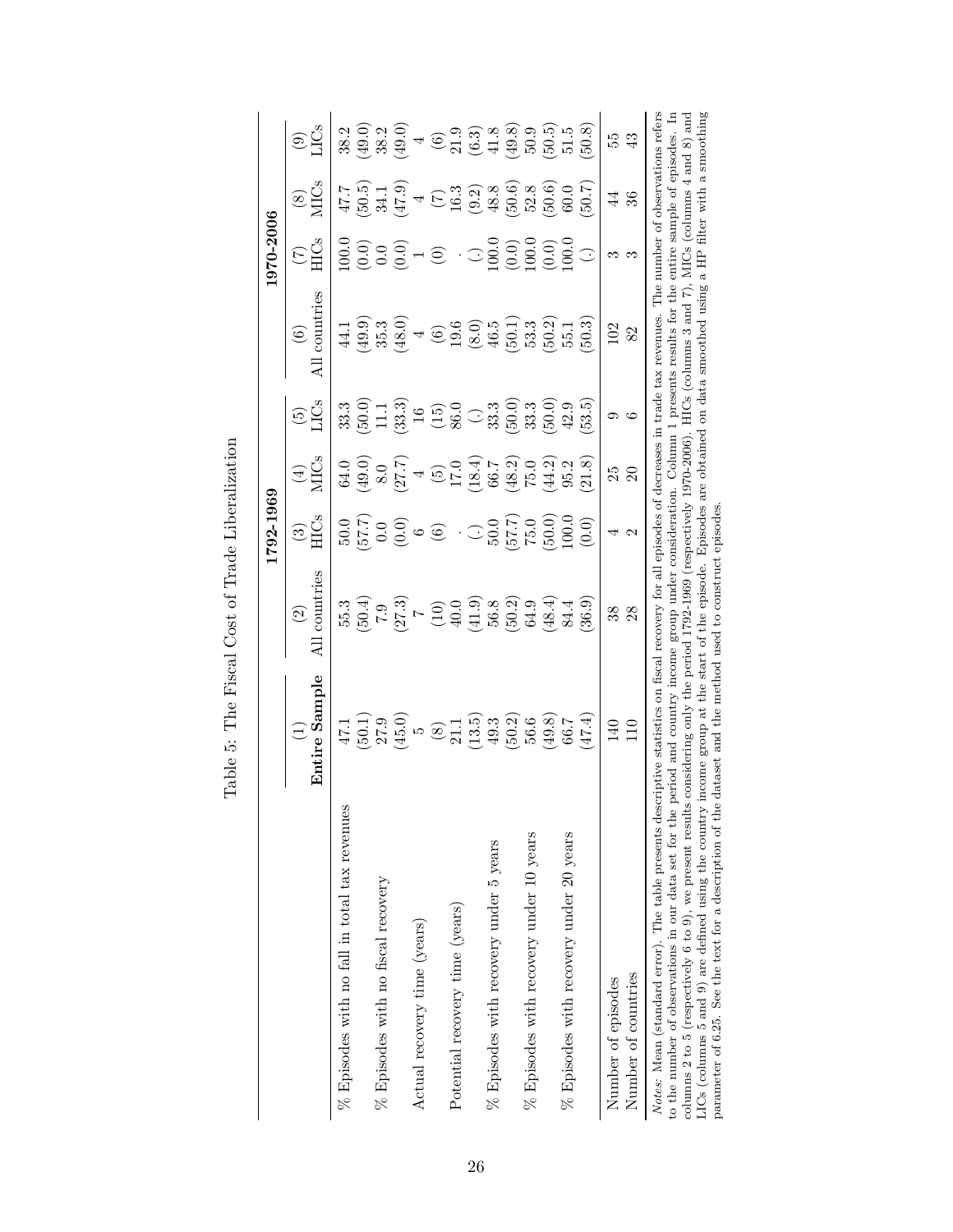|                                                                                                                                                                                                                                                                                                                                                                                                                                                                                          |                                                                                                                                                                                                                                                                                       |                                                                                                                                                                                                                                      | 1792-1969                                 |                                                                                                                                                                                                                                                                                                                                    |                                                         |                                                                                                                            | 1970-2006                                                                 |                                                                                                                                                         |                                                                                                                                                                                                     |
|------------------------------------------------------------------------------------------------------------------------------------------------------------------------------------------------------------------------------------------------------------------------------------------------------------------------------------------------------------------------------------------------------------------------------------------------------------------------------------------|---------------------------------------------------------------------------------------------------------------------------------------------------------------------------------------------------------------------------------------------------------------------------------------|--------------------------------------------------------------------------------------------------------------------------------------------------------------------------------------------------------------------------------------|-------------------------------------------|------------------------------------------------------------------------------------------------------------------------------------------------------------------------------------------------------------------------------------------------------------------------------------------------------------------------------------|---------------------------------------------------------|----------------------------------------------------------------------------------------------------------------------------|---------------------------------------------------------------------------|---------------------------------------------------------------------------------------------------------------------------------------------------------|-----------------------------------------------------------------------------------------------------------------------------------------------------------------------------------------------------|
|                                                                                                                                                                                                                                                                                                                                                                                                                                                                                          | Entire Sample<br>$\begin{array}{c} \square \end{array}$                                                                                                                                                                                                                               | All countries<br>$\widehat{\mathfrak{D}}$                                                                                                                                                                                            | <b>HICs</b><br>$\odot$                    | <b>MICs</b><br>$\bigoplus$                                                                                                                                                                                                                                                                                                         | $\widetilde{\Xi}^{\text{CS}}_{\text{LS}}$               | All countries<br>$\odot$                                                                                                   | <b>HICs</b><br>E                                                          | $\frac{\text{S}}{\text{MCS}}$                                                                                                                           | C <sub>S</sub><br>$\widehat{\mathfrak{S}}$                                                                                                                                                          |
| $%$ Episodes with no fall in total tax revenues                                                                                                                                                                                                                                                                                                                                                                                                                                          | 49.0                                                                                                                                                                                                                                                                                  |                                                                                                                                                                                                                                      | 50.0                                      | 68.4                                                                                                                                                                                                                                                                                                                               | 33.3                                                    | 44.9                                                                                                                       | 00.0                                                                      | 50.0                                                                                                                                                    | 36.4                                                                                                                                                                                                |
|                                                                                                                                                                                                                                                                                                                                                                                                                                                                                          | $(50.3)$                                                                                                                                                                                                                                                                              |                                                                                                                                                                                                                                      |                                           |                                                                                                                                                                                                                                                                                                                                    |                                                         |                                                                                                                            |                                                                           |                                                                                                                                                         |                                                                                                                                                                                                     |
| $%$ Episodes with no fiscal recovery                                                                                                                                                                                                                                                                                                                                                                                                                                                     |                                                                                                                                                                                                                                                                                       |                                                                                                                                                                                                                                      |                                           |                                                                                                                                                                                                                                                                                                                                    |                                                         |                                                                                                                            |                                                                           |                                                                                                                                                         |                                                                                                                                                                                                     |
|                                                                                                                                                                                                                                                                                                                                                                                                                                                                                          | $\begin{array}{l} 21.9 \\ 41.6 \\ 6 \\ \hline \end{array} \quad \begin{array}{l} 21.9 \\ 6 \\ 21.7 \\ 17.3 \\ \hline \end{array} \quad \begin{array}{l} 21.9 \\ 60.7 \\ 17.2 \\ 18.8 \\ \hline \end{array} \quad \begin{array}{l} 21.9 \\ 21.8 \\ 21.8 \\ 14.0 \\ \hline \end{array}$ | $59.3$<br>$50.1$<br>$7.4$ $8$ $8$ $1$<br>$12.4$ $9.4$ $15.4$ $15.4$ $15.4$ $15.4$ $15.4$ $15.4$ $15.4$ $15.4$ $15.4$ $15.4$ $15.4$ $15.4$ $15.4$ $15.4$ $15.4$ $15.4$ $15.4$ $15.4$ $15.4$ $15.4$ $15.4$ $15.4$ $15.4$ $15.4$ $15.4$ | $70.7$<br>$0.0$<br>$5$<br>$0.0$<br>$0.07$ | $(47.8)$<br>$10.5$<br>$10.5$<br>$4$<br>$(6)$<br>$17.0$                                                                                                                                                                                                                                                                             | $\begin{array}{c} 51.6 \\ 0.0 \\ 0.9 \\ 19 \end{array}$ | $(0,0,0)$<br>$(0,0,0)$ $(0,0,0)$ $(0,0,0)$ $(0,0,0)$ $(0,0,0)$ $(0,0,0)$ $(0,0,0)$ $(0,0,0)$ $(0,0,0)$ $(0,0,0)$ $(0,0,0)$ | (0.000000)                                                                | $(50.8)$<br>$(6.9)$<br>$(6.9)$<br>$(6.9)$<br>$(6.9)$<br>$(6.9)$<br>$(6.9)$<br>$(6.9)$<br>$(6.9)$<br>$(6.9)$<br>$(6.9)$<br>$(6.9)$<br>$(6.9)$<br>$(6.9)$ | $(48.9)\n(45.2)\n(45.3)\n(5.4)\n(6.5)\n(7.4)\n(8.9)\n(9.5)\n(1.4)\n(1.5)\n(1.5)\n(1.5)\n(1.5)\n(1.5)\n(1.5)\n(1.5)\n(1.5)\n(1.5)\n(1.5)\n(1.5)\n(1.5)\n(1.5)\n(1.5)\n(1.5)\n(1.5)\n(1.5)\n(1.5)\n($ |
| Actual recovery time (years)                                                                                                                                                                                                                                                                                                                                                                                                                                                             |                                                                                                                                                                                                                                                                                       |                                                                                                                                                                                                                                      |                                           |                                                                                                                                                                                                                                                                                                                                    |                                                         |                                                                                                                            |                                                                           |                                                                                                                                                         |                                                                                                                                                                                                     |
|                                                                                                                                                                                                                                                                                                                                                                                                                                                                                          |                                                                                                                                                                                                                                                                                       |                                                                                                                                                                                                                                      |                                           |                                                                                                                                                                                                                                                                                                                                    |                                                         |                                                                                                                            | $\odot$                                                                   |                                                                                                                                                         |                                                                                                                                                                                                     |
| Potential recovery time (years)                                                                                                                                                                                                                                                                                                                                                                                                                                                          |                                                                                                                                                                                                                                                                                       |                                                                                                                                                                                                                                      |                                           |                                                                                                                                                                                                                                                                                                                                    |                                                         |                                                                                                                            |                                                                           |                                                                                                                                                         |                                                                                                                                                                                                     |
|                                                                                                                                                                                                                                                                                                                                                                                                                                                                                          |                                                                                                                                                                                                                                                                                       |                                                                                                                                                                                                                                      |                                           | $\begin{array}{c} (18.4) \\ (18.2) \\ (16.1) \\ (16.3) \\ (18.8) \\ (19.4) \\ (19.1) \\ (19.1) \\ (19.1) \\ (19.1) \\ (19.1) \\ (19.1) \\ (19.1) \\ (19.1) \\ (19.1) \\ (19.1) \\ (19.1) \\ (19.1) \\ (19.1) \\ (19.1) \\ (19.1) \\ (19.1) \\ (19.1) \\ (19.1) \\ (19.1) \\ (19.1) \\ (19.1) \\ (19.1) \\ (19.1) \\ (19.1) \\ (19$ | $\odot$                                                 |                                                                                                                            |                                                                           |                                                                                                                                                         |                                                                                                                                                                                                     |
| $%$ Episodes with recovery under 5 years                                                                                                                                                                                                                                                                                                                                                                                                                                                 |                                                                                                                                                                                                                                                                                       |                                                                                                                                                                                                                                      | $\odot_{50.0}^5$                          |                                                                                                                                                                                                                                                                                                                                    |                                                         |                                                                                                                            |                                                                           |                                                                                                                                                         |                                                                                                                                                                                                     |
|                                                                                                                                                                                                                                                                                                                                                                                                                                                                                          |                                                                                                                                                                                                                                                                                       |                                                                                                                                                                                                                                      | (2.001)                                   |                                                                                                                                                                                                                                                                                                                                    | $33.59$<br>$33.33$                                      |                                                                                                                            | $\begin{array}{c} 1.0000 \\ -0.0010 \\ -0.0010 \\ -0.0010 \\ \end{array}$ |                                                                                                                                                         |                                                                                                                                                                                                     |
| $%$ Episodes with recovery under 10 years                                                                                                                                                                                                                                                                                                                                                                                                                                                |                                                                                                                                                                                                                                                                                       |                                                                                                                                                                                                                                      |                                           |                                                                                                                                                                                                                                                                                                                                    |                                                         |                                                                                                                            |                                                                           |                                                                                                                                                         |                                                                                                                                                                                                     |
|                                                                                                                                                                                                                                                                                                                                                                                                                                                                                          |                                                                                                                                                                                                                                                                                       |                                                                                                                                                                                                                                      | (0.0)                                     |                                                                                                                                                                                                                                                                                                                                    | (51.6)                                                  |                                                                                                                            | (0.0)                                                                     | (50.1)                                                                                                                                                  |                                                                                                                                                                                                     |
| $%$ Episodes with recovery under 20 years                                                                                                                                                                                                                                                                                                                                                                                                                                                |                                                                                                                                                                                                                                                                                       |                                                                                                                                                                                                                                      | 0.0                                       |                                                                                                                                                                                                                                                                                                                                    | 50.0                                                    |                                                                                                                            |                                                                           | 70.0                                                                                                                                                    |                                                                                                                                                                                                     |
|                                                                                                                                                                                                                                                                                                                                                                                                                                                                                          | 44.3                                                                                                                                                                                                                                                                                  | (37.4)                                                                                                                                                                                                                               | $\left(0.0\right)$                        | 24.3)                                                                                                                                                                                                                                                                                                                              | (8.55)                                                  | (0.64)                                                                                                                     | ☉                                                                         | 48.3                                                                                                                                                    |                                                                                                                                                                                                     |
| Number of episodes                                                                                                                                                                                                                                                                                                                                                                                                                                                                       | $\mathscr{S}$                                                                                                                                                                                                                                                                         |                                                                                                                                                                                                                                      |                                           | $\overline{0}$                                                                                                                                                                                                                                                                                                                     | ు                                                       | 69                                                                                                                         | N                                                                         | 24                                                                                                                                                      | ೫                                                                                                                                                                                                   |
| Number of countries                                                                                                                                                                                                                                                                                                                                                                                                                                                                      | 80                                                                                                                                                                                                                                                                                    | 27<br>20                                                                                                                                                                                                                             | $\sim$ $\sim$                             | $\overline{15}$                                                                                                                                                                                                                                                                                                                    |                                                         | 60                                                                                                                         | $\mathbf{\Omega}$                                                         | 29                                                                                                                                                      | 29                                                                                                                                                                                                  |
| Notes: Mean (standard error). The table presents descriptive statistics on fiscal recovery for all episodes of decreases in trade tax revenues which we can associate with changes<br>(columns 4 and 8) and LICs (columns 5 and 9) are defined using the country income group at the start of the episode. Episodes are obtained on data smoothed using a HP filter<br>with a smoothing parameter of 6.25. See the text for a<br>in trade policy. In columns 2 to 5 (respectively 6 to ! | description of the dataset and the methods used to construct episodes and determine potential causes of the episodes.<br>9), we present results considering only the period 1792-1969                                                                                                 |                                                                                                                                                                                                                                      |                                           |                                                                                                                                                                                                                                                                                                                                    |                                                         | (respectively 1970-2006). HICs (columns 3 and $7$ )                                                                        |                                                                           |                                                                                                                                                         |                                                                                                                                                                                                     |

| ו<br>ו<br>i                                                                                                          |
|----------------------------------------------------------------------------------------------------------------------|
| ֪֪֪֪֪֪֪֪֪֚֬֝֬֝֬<br>;<br>I<br>$\overline{1}$<br>I                                                                     |
| ׇ֚֬֡<br>l<br>l                                                                                                       |
| - Santa Career                                                                                                       |
| j<br>i<br>Santa Car<br>ĺ<br>)<br>j<br>۱<br>່ໄ                                                                        |
| l<br>֧֧֧֧ׅ֧֧֧֧֧ׅ֧֧֧֧֛ׅ֧֛ׅ֧֧֧֧֧֛֚֚֚֚֚֚֚֚֚֚֚֚֚֚֚֚֚֚֚֚֚֚֝֓֝֓֝֓֝֬֓֝֓֝֬֝֓֝֬֜֓֝֬֜֓֜֓֜֓֬֝֬֝֬֝֬<br>$-2.7$ $-1.7$ $-1.7$<br>j |
| )<br> <br> <br>l                                                                                                     |
| ו<br>ו                                                                                                               |
| l<br>i<br>i                                                                                                          |
| i<br>l                                                                                                               |
| .<br>וּ<br>י                                                                                                         |
| 1<br>)<br>)<br>)<br>-<br> <br> <br>j                                                                                 |